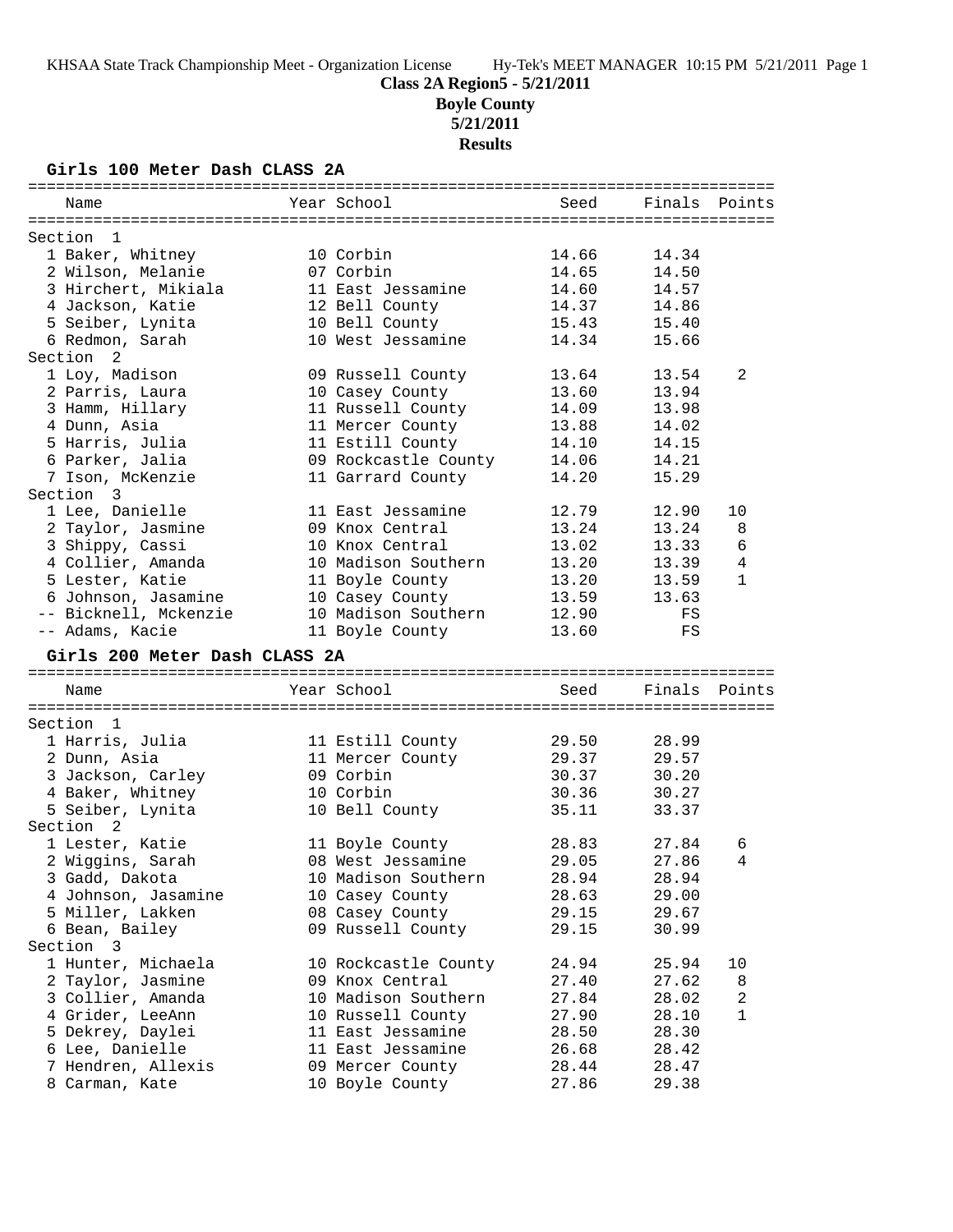# **Boyle County**

**5/21/2011**

### **Results**

**Girls 400 Meter Dash CLASS 2A**

| Name                          | Year School          | Seed               | Finals Points      |                |          |
|-------------------------------|----------------------|--------------------|--------------------|----------------|----------|
| Section 1                     |                      |                    |                    |                |          |
| 1 Hurst, Sydney               | 09 East Jessamine    |                    | 1:12.50            |                |          |
| 2 Land, Sara Jane             | 09 West Jessamine    | 1:16.91            | 1:17.65            |                |          |
| Section 2                     |                      |                    |                    |                |          |
| 1 Sinclair, Heather           | 10 Russell County    | 1:06.94            | 1:06.25            | 2              |          |
| 2 Cochran, Tiara              | 08 Casey County      | 1:08.65            | 1:07.80            | $\mathbf{1}$   |          |
| 3 Hensley, Kelli              | 12 Madison Southern  | 1:09.18            | 1:09.04            |                |          |
| 4 Jarvis, Katie               | 08 Bell County       | 1:08.50            | 1:09.11            |                |          |
| 5 Robinson, Kim               | 12 Madison Southern  | 1:08.66            | 1:11.16            |                |          |
| 6 Osborne, Mallory            | 10 East Jessamine    | 1:10.00            | 1:11.86            |                |          |
| 7 Wilson, Melanie             | 07 Corbin            | 1:10.52            | 1:15.78            |                |          |
| Section 3                     |                      |                    |                    |                |          |
| 1 Hunter, Michaela            | 10 Rockcastle County | 58.46              | 1:01.12            | 10             |          |
| 2 Carman, Kate                | 10 Boyle County      | 1:02.86            | 1:01.80            | 7              | 1:01.791 |
| 2 Murray, Shannon             | 10 Mercer County     | 1:01.55            | 1:01.80            | 7              | 1:01.791 |
| 4 Evans, Tabitha              | 10 Boyle County      | 1:04.58            | 1:04.64            | 4              |          |
| 5 Souder, Carli               | 10 Mercer County     | 1:05.84            | 1:07.99            |                |          |
| 6 Miller, Lakken              | 08 Casey County      |                    |                    |                |          |
|                               | 07 Russell County    | 1:05.67<br>1:06.36 | 1:08.08<br>1:10.37 |                |          |
| 7 Bean, Gabby                 | 09 Knox Central      |                    |                    |                |          |
| -- Taylor, Jasmine            |                      | 1:03.00            | DNF                |                |          |
| Girls 800 Meter Run CLASS 2A  |                      |                    |                    |                |          |
| Name                          | Year School          | Seed               | Finals Points      |                |          |
|                               |                      |                    |                    |                |          |
| Section 1                     |                      |                    |                    |                |          |
| 1 Coffey, Niki                | 08 Boyle County      | 2:35.50            | 2:29.16            | 10             |          |
| 2 Arnold, Logan               | 10 Boyle County      | 2:31.13            | 2:30.79            | 8              |          |
| 3 Cromer, Bryonna             | 10 Rockcastle County | 2:34.84            | 2:34.64            | 6              |          |
| 4 Cochran, Tiara              | 08 Casey County      | 2:38.66            | 2:38.05            | $\overline{4}$ |          |
| 5 Elliot, Sabrina             | 09 Knox Central      | 2:36.00            | 2:38.67            | 2              |          |
| 6 Courtney, Shelby            | 11 East Jessamine    | 2:33.90            | 2:40.24            | 1              |          |
| 7 Wallace, Rachel             | 11 Madison Southern  | 2:36.20            | 2:42.03            |                |          |
| 8 Brewster, Kailey            | 09 West Jessamine    | 2:43.90            | 2:45.89            |                |          |
| 9 Gray, Tori                  | 10 Mercer County     | 2:49.56            | 2:47.39            |                |          |
| 10 Mollett, Anna              | 08 Mercer County     | 2:43.29            | 2:50.92            |                |          |
| 11 Montgomery, Emily          | 11 East Jessamine    | 2:56.00            | 2:55.01            |                |          |
| 12 Sayre, Mackenzie           | 11 West Jessamine    | 2:46.22            | 2:56.67            |                |          |
| 13 Christensen, Kayla         | 12 Madison Southern  | 2:39.40            | 3:03.63            |                |          |
| 14 Bryant, Sarah              | 09 Russell County    | 3:15.19            | 3:09.16            |                |          |
| 15 Mason, Kaite               | 08 Bell County       | 2:53.11            | 3:19.13            |                |          |
| 16 Chavies, Valerie           | 10 Knox Central      | 2:59.00            | 3:19.19            |                |          |
| 17 Shrout, Brianna            | 09 Corbin            | 3:19.40            | 3:27.66            |                |          |
| 18 Collins, Katherine         | 08 Bell County       | 3:33.04            | 3:33.60            |                |          |
| -- Cox, Alyssa                | 08 Rockcastle County | 2:42.40            | DNF                |                |          |
| Girls 1600 Meter Run CLASS 2A |                      |                    |                    |                |          |
| Name                          | Year School          | Seed               | Finals             | Points         |          |
|                               |                      |                    |                    | ==========     |          |
| 1 Ditto, Rachel               | 12 Boyle County      | 5:35.93            | 5:38.02            | 10             |          |
| 2 Wallace, Rachel             | 11 Madison Southern  | 5:42.30            | 5:40.89            | 8              |          |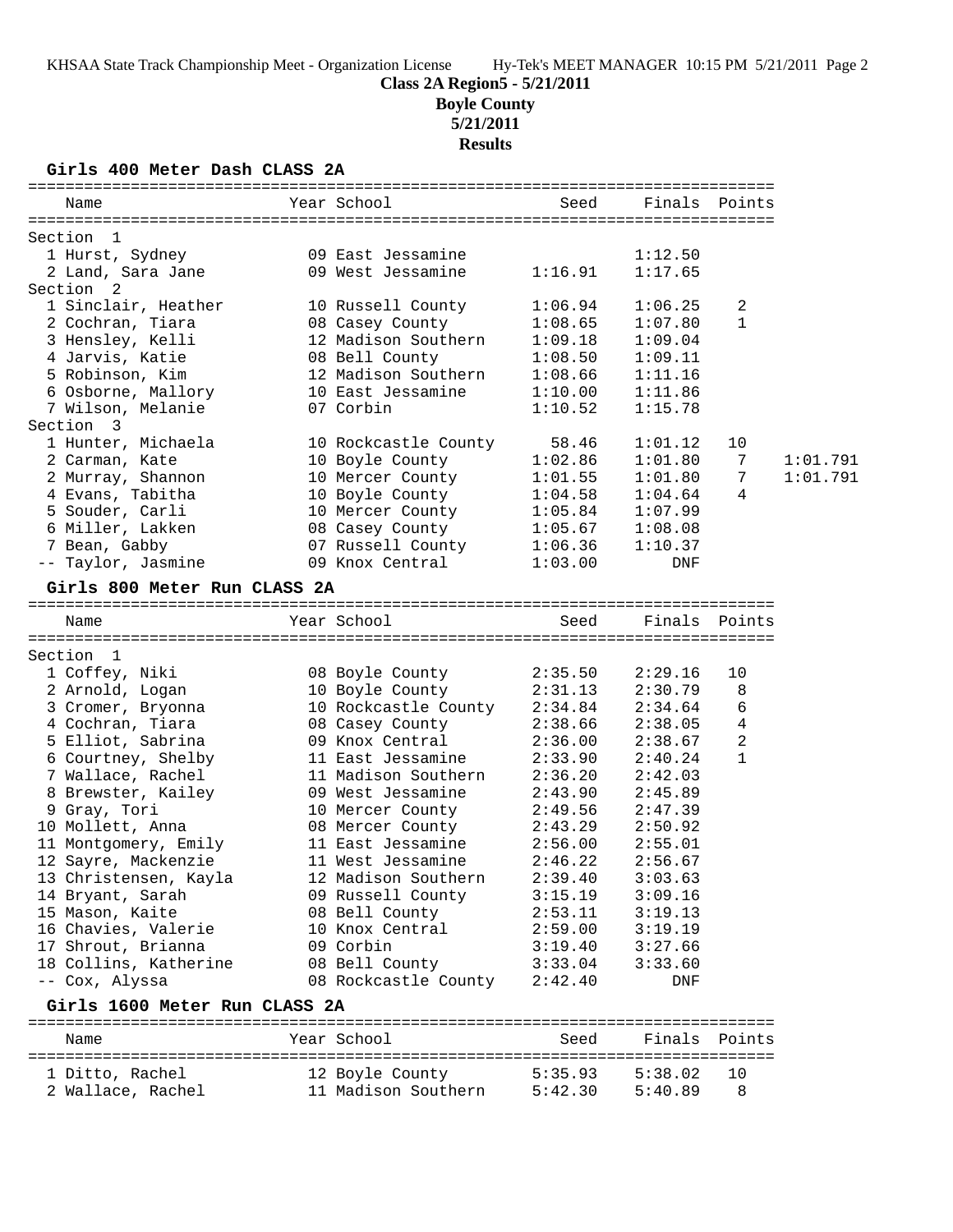**Class 2A Region5 - 5/21/2011**

**Boyle County**

**5/21/2011**

**Results**

### **....Girls 1600 Meter Run CLASS 2A**

|                                                                                                                                                                                                                                                                        | 5:48.20                                                                                                                                                                                                                                                | 5:44.49 | 6              |
|------------------------------------------------------------------------------------------------------------------------------------------------------------------------------------------------------------------------------------------------------------------------|--------------------------------------------------------------------------------------------------------------------------------------------------------------------------------------------------------------------------------------------------------|---------|----------------|
|                                                                                                                                                                                                                                                                        | 5:48.00                                                                                                                                                                                                                                                | 5:48.06 | 4              |
|                                                                                                                                                                                                                                                                        | 5:47.98                                                                                                                                                                                                                                                | 5:51.21 | $\overline{2}$ |
|                                                                                                                                                                                                                                                                        | 5:57.00                                                                                                                                                                                                                                                | 5:57.00 | $\mathbf{1}$   |
|                                                                                                                                                                                                                                                                        | 6:10.15                                                                                                                                                                                                                                                | 5:59.95 |                |
|                                                                                                                                                                                                                                                                        | 5:57.02                                                                                                                                                                                                                                                | 6:09.40 |                |
|                                                                                                                                                                                                                                                                        | 6:03.29                                                                                                                                                                                                                                                | 6:28.08 |                |
|                                                                                                                                                                                                                                                                        | 6:05.81                                                                                                                                                                                                                                                | 6:34.82 |                |
|                                                                                                                                                                                                                                                                        | 6:43.67                                                                                                                                                                                                                                                | 6:49.41 |                |
|                                                                                                                                                                                                                                                                        | 6:48.00                                                                                                                                                                                                                                                | 6:49.98 |                |
|                                                                                                                                                                                                                                                                        | 6:46.63                                                                                                                                                                                                                                                | 7:08.37 |                |
|                                                                                                                                                                                                                                                                        | 7:12.50                                                                                                                                                                                                                                                | 7:35.22 |                |
|                                                                                                                                                                                                                                                                        | 7:39.20                                                                                                                                                                                                                                                | 8:04.83 |                |
| 3 Kriz, Maddie<br>4 Elliot, Sabrina<br>5 Brown, Kelly<br>6 Courtney, Shelby<br>7 Freeman, Sydney<br>8 Cain, Rachel<br>9 Henderson, Rebekah<br>10 Cox, Alyssa<br>11 Teets, Cora<br>12 Brooks, Casey<br>13 Stryker, Annika<br>14 Smith, Allison<br>15 Collins, Katherine | 11 Boyle County<br>09 Knox Central<br>09 Bell County<br>11 East Jessamine<br>11 Corbin<br>08 Rockcastle County<br>11 East Jessamine<br>08 Rockcastle County<br>07 Mercer County<br>07 Knox Central<br>12 West Jessamine<br>09 Corbin<br>08 Bell County |         |                |

### **Girls 3200 Meter Run CLASS 2A**

| Name                 | Year School          | Seed     | Finals Points |                |
|----------------------|----------------------|----------|---------------|----------------|
| 1 Ditto, Rachel      | 12 Boyle County      | 12:17.32 | 12:32.03      | 10             |
| 2 Brown, Kelly       | 09 Bell County       | 12:52.60 | 12:49.12      | 8              |
| 3 Kriz, Maddie       | 11 Boyle County      | 12:28.32 | 13:05.53      | 6              |
| 4 Freeman, Sydney    | 11 Corbin            | 13:47.22 | 13:17.45      | 4              |
| 5 Cain, Rachel       | 08 Rockcastle County | 12:55.78 | 13:19.54      | $\overline{2}$ |
| 6 Henderson, Rebekah | 11 East Jessamine    | 13:36.95 | 13:55.59      |                |
| 7 Patel, Rakhi       | 08 Rockcastle County | 13:15.03 | 14:01.20      |                |
| 8 Collins, Brittany  | 11 Bell County       | 13:44.46 | 14:17.47      |                |
| 9 Merida, Presley    | 12 West Jessamine    | 15:58.02 | 15:35.77      |                |
| 10 Stryker, Annika   | 12 West Jessamine    | 15:07.31 | 15:56.44      |                |
| 11 Chavies, Valerie  | 10 Knox Central      | 15:23.00 | 16:14.59      |                |
| 12 Griffin, Tessa    | 11 East Jessamine    | 15:44.00 | 16:34.67      |                |
| 13 Bingham, JoBeth   | 10 Knox Central      | 15:23.00 | 16:51.75      |                |

### **Girls 100 Meter Hurdles CLASS 2A**

| Name                | Year School          | Seed  | Finals Points |                |
|---------------------|----------------------|-------|---------------|----------------|
|                     |                      |       |               |                |
| 1 Bean, Bailey      | 09 Russell County    | 18.24 | 18.28         |                |
| 2 Raffay, Elena     | 11 Boyle County      | 18.57 | 18.41         |                |
| 3 Buis, Aubrey      | 10 Casey County      | 18.66 | 19.67         |                |
| 4 Harder, Kaitlyn   | 10 Mercer County     | 22.46 | 21.44         |                |
| 5 Farmer, Josie     | 09 Estill County     | 22.06 | 22.08         |                |
| 6 Mills, Hannah     | 08 Knox Central      | 23.50 | 22.09         |                |
| 7 Patterson, Megan  | 07 Knox Central      | 24.00 | 22.13         |                |
| Section<br>- 2      |                      |       |               |                |
| 1 Wiggins, Abby     | 10 West Jessamine    | 15.74 | 16.10         | 10             |
| 2 Remy, Tarah       | 12 Corbin            | 17.08 | 16.87         | 8              |
| 3 Settle, Natalie   | 11 Boyle County      | 16.87 | 17.03         | 6              |
| 4 Carmicle, Kaitlyn | 11 Casey County      | 16.70 | 17.05         | 4              |
| 5 Freel, Kate       | 09 Madison Southern  | 16.49 | 17.16         | $\overline{2}$ |
| 6 Allen, Alyssa     | 09 Rockcastle County | 16.93 | 17.18         | $\mathbf{1}$   |
| 7 Troyer, Lisa      | 11 West Jessamine    | 17.73 | 17.69         |                |
| 8 Phillips, Bailey  | 08 Russell County    | 18.05 | 18.01         |                |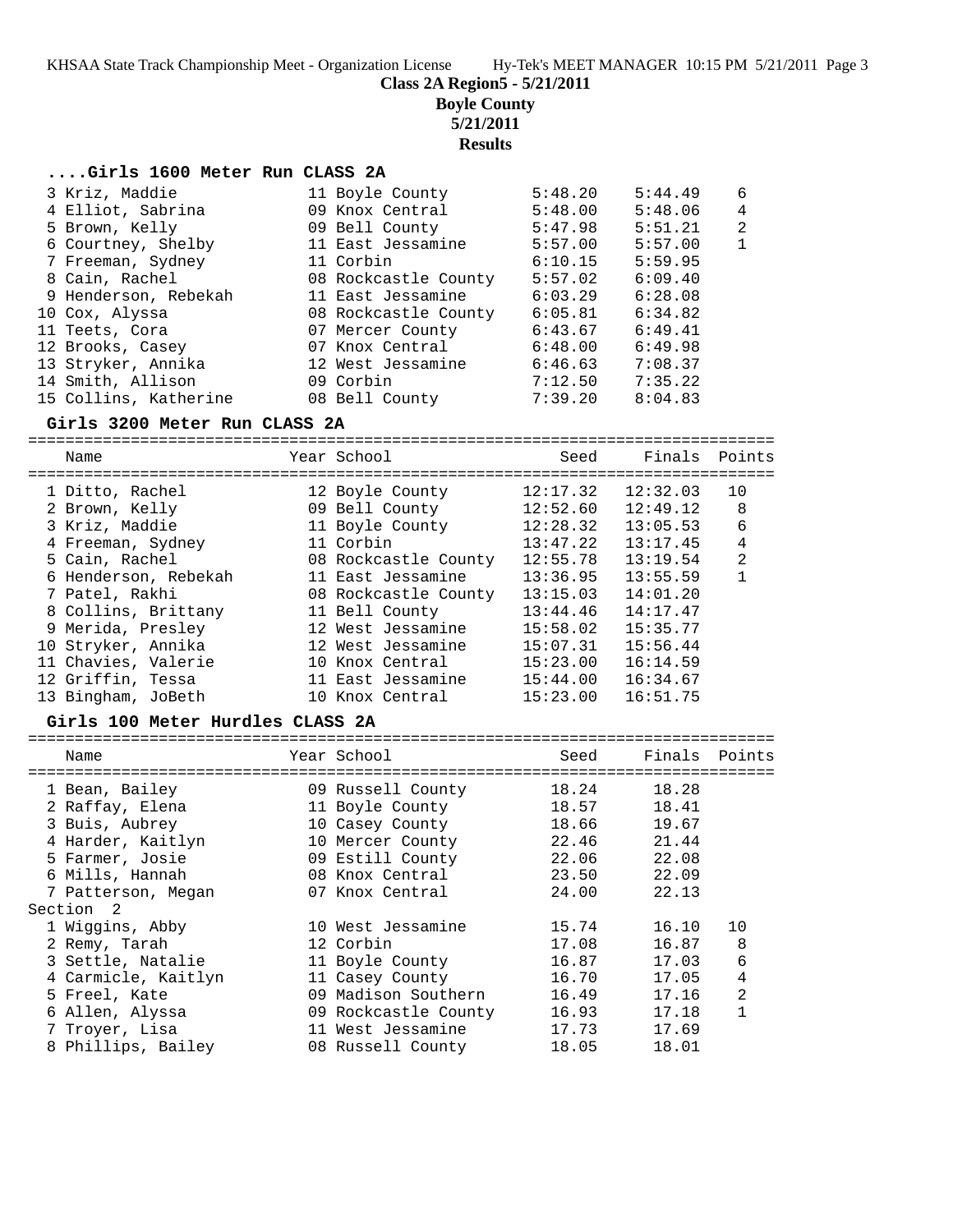**Boyle County**

**5/21/2011**

# **Results**

**Girls 300 Meter Hurdles CLASS 2A**

| Name                             | Year School          | Seed                     |         | Finals Points  |
|----------------------------------|----------------------|--------------------------|---------|----------------|
|                                  |                      |                          |         |                |
| Section<br>-1                    |                      |                          |         |                |
| 1 Buis, Aubrey                   | 10 Casey County      | 56.08                    | 57.31   |                |
| 2 Harder, Kaitlyn                | 10 Mercer County     | 58.59                    | 57.87   |                |
| 3 Mills, Hannah                  | 08 Knox Central      | 59.00                    | 1:00.44 |                |
| 4 Farmer, Josie                  | 09 Estill County     | 1:12.00                  | 1:05.42 |                |
| 5 Patterson, Megan               | 07 Knox Central      | 1:03.00                  | 1:08.88 |                |
| Section<br>2                     |                      |                          |         |                |
| 1 Wiggins, Abby                  | 10 West Jessamine    | 46.90                    | 47.88   | 10             |
| 2 Settle, Natalie                | 11 Boyle County      | 49.25                    | 49.11   | 8              |
| 3 Phillips, Bailey               | 08 Russell County    | 50.19                    | 50.35   | 6              |
| 4 Albright, Jessica              | 12 Rockcastle County | 50.14                    | 51.37   | 4              |
| 5 Raffay, Elena                  | 11 Boyle County      | 52.50                    | 52.37   | $\overline{2}$ |
| 6 Scribano, Jessica              | 09 Madison Southern  | 55.30                    | 53.46   | $\mathbf{1}$   |
| 7 Allen, Alyssa                  | 09 Rockcastle County | 52.37                    | 53.49   |                |
| 8 Bean, Bailey                   | 09 Russell County    | 51.24                    | 54.49   |                |
| Girls 4x100 Meter Relay CLASS 2A |                      |                          |         |                |
| School                           |                      | Seed                     | Finals  | Points         |
|                                  |                      |                          |         |                |
| Section 1                        |                      |                          |         |                |
| 1 East Jessamine                 |                      | 57.00                    | 55.05   |                |
| 1) Dekrey, Daylei 11             |                      | 2) Hurst, Sydney 09      |         |                |
| 3) Hirchert, Mikiala 11          |                      | 4) Lee, Danielle 11      |         |                |
| 5) Griffin, Tessa 11             |                      | 6) Tingley, Lacey 10     |         |                |
| 7) Blalock, Marion 09            |                      | 8) Beazley, Halee 11     |         |                |
| 2 Bell County                    |                      | 58.37                    | 58.86   |                |
| 1) Jackson, Katie 12             |                      | 2) Robbins, Morgan 10    |         |                |
| 3) Robbins, Paige 10             |                      | 4) Seiber, Lynita 10     |         |                |
| 5) Jarvis, Katie 08              |                      | 6) Mason, Kaite 08       |         |                |
| 7) Collins, Brittany 11          |                      | 8) Slusher, Amber 10     |         |                |
| 3 Estill County                  |                      | 58.80                    | 59.87   |                |
| 1) Harris, Julia 11              |                      | 2) Plowman, Mary 09      |         |                |
| 3) Noe, Jordan 09                |                      | 4) Stone, Destani 09     |         |                |
| Section <sub>2</sub>             |                      |                          |         |                |
| 1 Madison Southern               |                      | 51.70                    | 51.49   | 10             |
| 1) Bicknell, Mckenzie 10         |                      | 2) Collier, Amanda 10    |         |                |
| 3) Freel, Kate 09                |                      | 4) Wilson, Aariel 12     |         |                |
| 5) Gadd, Dakota 10               |                      | 6) Hensley, Kelli 12     |         |                |
| 2 Knox Central                   |                      | 53.22                    | 53.06   | 8              |
| 1) Taylor, Jasmine 09            |                      | 2) Mitchell, Casey 10    |         |                |
| 3) Gregory, Shakira 11           |                      | 4) Shippy, Cassi 10      |         |                |
| 5) Achenjang, Stella 12          |                      | 6) Tuttle, Cianna 12     |         |                |
| 7) Moser, Taylor 12              |                      | 8) Hatfield, Brittney 10 |         |                |
| 3 Casey County                   |                      | 53.79                    | 54.19   | 6              |
| 1) Johnson, Jasamine 10          |                      | 2) Cochran, Tiara 08     |         |                |
| 3) Carmicle, Kaitlyn 11          |                      | 4) Parris, Laura 10      |         |                |
| 5) Miller, Lakken 08             |                      | 6) Stringer, Shelby 09   |         |                |
| 4 Boyle County                   |                      | 55.54                    | 54.26   | 4              |
| 1) Hester, Holli 09              |                      | 2) Lester, Katie 11      |         |                |
| 3) Kestley, Katie 11             |                      | 4) Adams, Kacie 11       |         |                |
| 5) Carman, Kate 10               |                      | 6) Raffay, Elena 11      |         |                |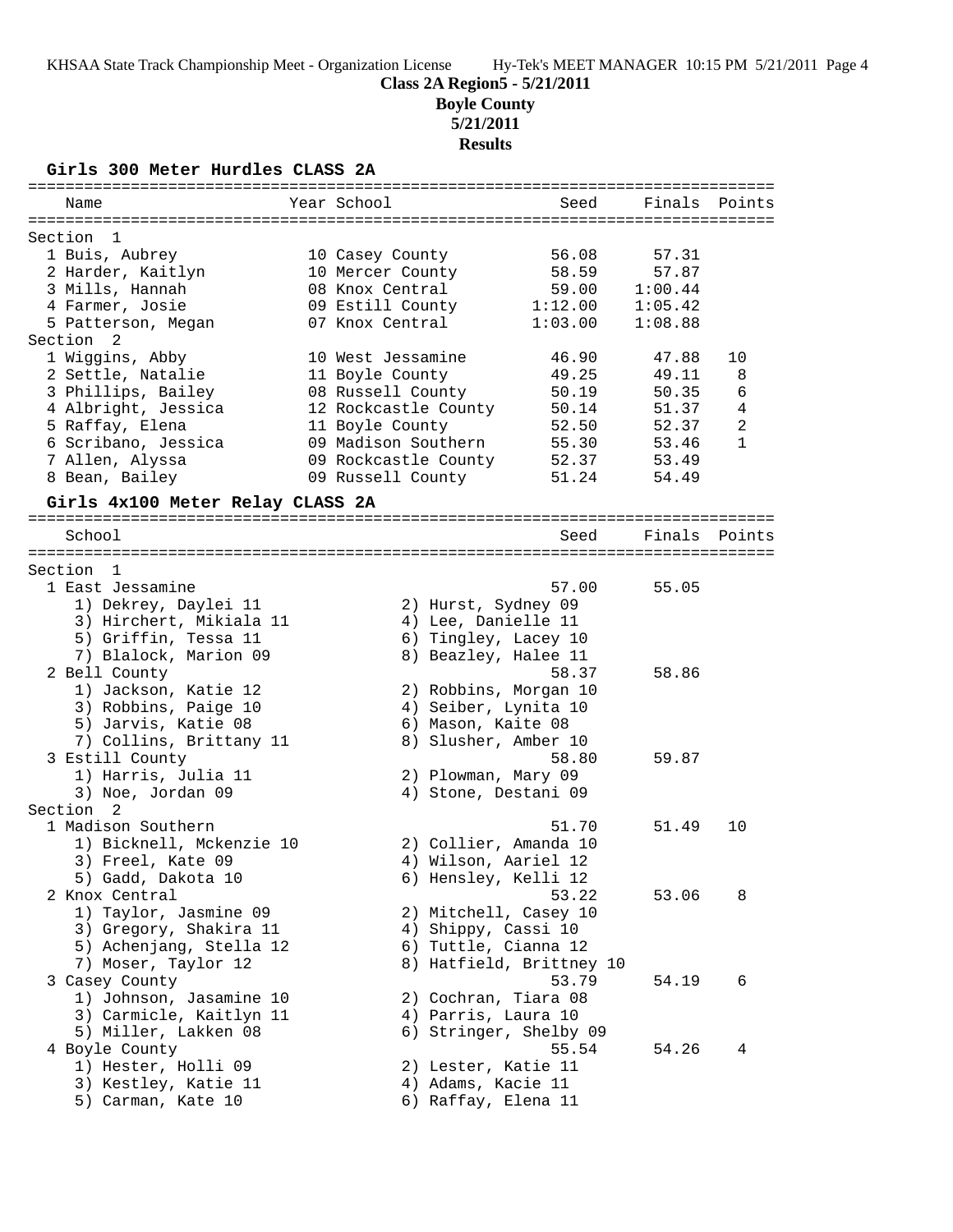**Class 2A Region5 - 5/21/2011**

### **Boyle County**

## **5/21/2011 Results**

# **....Girls 4x100 Meter Relay CLASS 2A**

| $\ldots$                         |    |                         |         |        |
|----------------------------------|----|-------------------------|---------|--------|
| 5 West Jessamine                 |    | 53.51                   | 54.27   | 2      |
| 1) Wiggins, Sarah 08             |    | 2) Lyon, Allison 09     |         |        |
| 3) Dickens, Alyssa 10            |    | 4) Troyer, Lisa 11      |         |        |
| 5) Redmon, Sarah 10              |    | 6) Wiggins, Abby 10     |         |        |
| 7) Wiggins, Emma 08              |    | 8) Brewster, Kailey 09  |         |        |
| 6 Russell County                 |    | 54.97                   | 54.47   | 1      |
| 1) Grider, LeeAnn 10             |    | 2) York, Emily 09       |         |        |
| 3) Sinclair, Heather 10          |    | 4) Loy, Madison 09      |         |        |
| 5) Hamm, Hillary 11              |    | 6) Phillips, Bailey 08  |         |        |
| 7) Bean, Bailey 09               | 8) |                         |         |        |
| 7 Rockcastle County              |    | 54.84                   | 54.56   |        |
| 1) Abel, Lyndsey 09              |    | 2) Chasteen, Tanika 08  |         |        |
| 3) Cromer, Bryonna 10            |    | 4) Parker, Jalia 09     |         |        |
| 5) Phillips, Tori 07             |    | 6) Albright, Jessica 12 |         |        |
| 7) Allen, Alyssa 09              |    | 8) McKinney, Ashley 07  |         |        |
| -- Corbin                        |    | 54.29                   | DNF     |        |
| 1) Lay, Samantha 09              |    | 2) Miller, Jessica 12   |         |        |
| 3) Remy, Tarah 12                |    | 4) Baker, Whitney 10    |         |        |
| 5) Jackson, Carley 09            |    | 6) West, Peyton 09      |         |        |
| 7) Wilson, Melanie 07            |    | 8) Wilson, Miranda 09   |         |        |
| Girls 4x200 Meter Relay CLASS 2A |    |                         |         |        |
|                                  |    |                         |         |        |
| School                           |    | Seed                    | Finals  | Points |
|                                  |    |                         |         |        |
| Section 1                        |    |                         |         |        |
| 1 East Jessamine                 |    | 2:01.00                 | 2:00.24 |        |
| 1) Tingley, Lacey 10             |    | 2) Blalock, Marion 09   |         |        |
| 3) Hirchert, Mikiala 11          |    | 4) Hurst, Sydney 09     |         |        |
| 5) Osborne, Mallory 10           |    | 6) Beazley, Halee 11    |         |        |
| 7) Thompson, Natalie 11          |    | 8) Bondurant, Tayla 09  |         |        |
| 2 Knox Central                   |    | 1:59.00                 | 2:03.07 |        |
| 1) Mitchell, Casey 10            |    | 2) Combs, Katelyn 08    |         |        |
| 3) Mills, Jenna 10               |    | 4) Achenjang, Stella 12 |         |        |
| 5) Gregory, Shakira 11           |    | 6) Moser, Taylor 12     |         |        |
| 7) Hatfield, Brittney 10         |    | 8) Patterson, Megan 07  |         |        |
| 3 Bell County                    |    | 2:10.18                 | 2:05.54 |        |
| 1) Robbins, Morgan 10            |    | 2) Robbins, Paige 10    |         |        |
| 3) Jarvis, Katie 08              |    | 4) Johnson, Katrina 07  |         |        |
| 5) Seiber, Lynita 10             |    | 6) Jackson, Katie 12    |         |        |
| 7) Collins, Brittany 11          |    | 8) Mason, Kaite 08      |         |        |
| 4 Estill County                  |    | 2:04.90                 | 2:06.87 |        |
| 1) Harris, Julia 11              |    | 2) Plowman, Mary 09     |         |        |
| 3) Noe, Jordan 09                |    | 4) Stone, Destani 09    |         |        |
| Section <sub>2</sub>             |    |                         |         |        |
| 1 Boyle County                   |    | 1:53.16                 | 1:49.42 | 10     |
| 1) Carman, Kate 10               |    | 2) Arnold, Logan 10     |         |        |
| 3) Settle, Natalie 11            |    | 4) Lester, Katie 11     |         |        |
| 5) Adams, Kacie 11               |    | 6) Evans, Tabitha 10    |         |        |
| 2 West Jessamine                 |    | 1:52.45                 |         |        |
|                                  |    |                         | 1:51.37 | 8      |
| 1) Wiggins, Sarah 08             |    | 2) Lyon, Allison 09     |         |        |
| 3) Dickens, Alyssa 10            |    | 4) Wiggins, Abby 10     |         |        |
| 5) Wiggins, Emma 08              |    | 6) Redmon, Sarah 10     |         |        |

7) Sayre, Mackenzie 11  $\hphantom{\text{2.65}$  8) Troyer, Lisa 11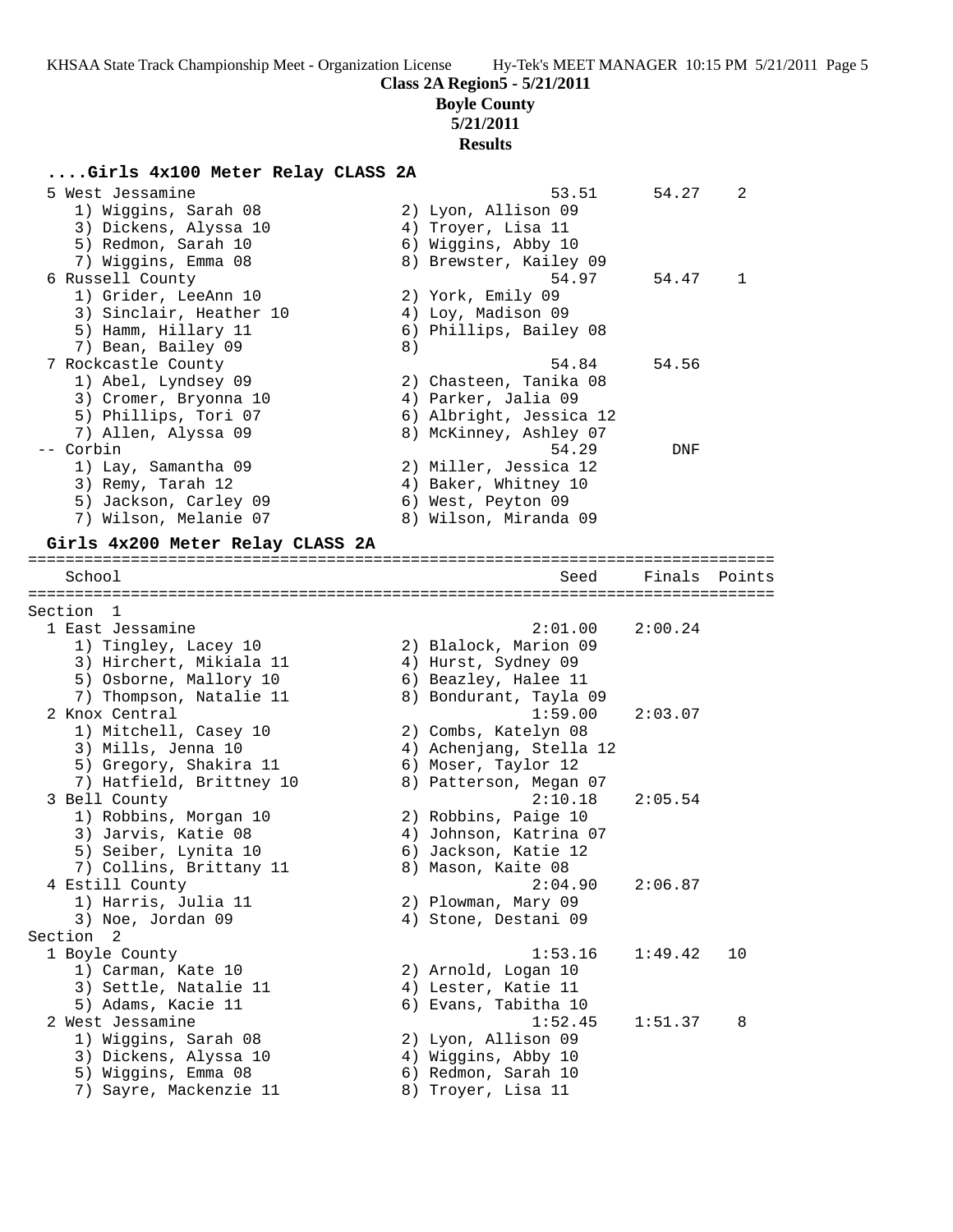# **Boyle County**

**5/21/2011**

# **Results**

## **....Girls 4x200 Meter Relay CLASS 2A**

| 3 Russell County<br>1) Grider, LeeAnn 10<br>3) Sinclair, Heather 10<br>5) Hamm, Hillary 11<br>7) Bean, Bailey 09                                | 8) | 1:54.67<br>2) York, Emily 09<br>4) Loy, Madison 09<br>6) Phillips, Bailey 08                                                     | 1:53.25 | 6      |
|-------------------------------------------------------------------------------------------------------------------------------------------------|----|----------------------------------------------------------------------------------------------------------------------------------|---------|--------|
| 4 Mercer County<br>1) Murray, Shannon 10<br>3) Hendren, Allexis 09<br>5) Harder, Kaitlyn 10                                                     |    | 1:56.00<br>2) Souder, Carli 10<br>4) Dunn, Asia 11<br>6) Kehrt, Erika 10                                                         | 1:53.87 | 4      |
| 5 Casey County<br>1) Carmicle, Kaitlyn 11<br>3) Johnson, Jasamine 10<br>5) Cochran, Tiara 08                                                    |    | 1:53.47<br>2) Parris, Laura 10<br>4) Miller, Lakken 08<br>6) Stringer, Shelby 09                                                 | 1:54.90 | 2      |
| 6 Corbin<br>1) Lay, Samantha 09<br>3) Jackson, Carley 09<br>5) Wilson, Melanie 07<br>7) Wilson, Miranda 09                                      |    | 1:58.47<br>2) Miller, Jessica 12<br>4) Baker, Whitney 10<br>6) West, Peyton 09<br>8) Wilson, Kayla 09                            | 1:57.98 | 1      |
| 7 Rockcastle County<br>1) Abel, Lyndsey 09<br>3) Phillips, Tori 07<br>5) Chasteen, Tanika 08<br>7) Cromer, Bryonna 10                           |    | 1:58.08<br>2) Allen, Alyssa 09<br>4) Albright, Jessica 12<br>6) McKinney, Ashley 07<br>8) Mercer, Hannah 08                      | 1:59.63 |        |
| -- Madison Southern<br>1) Bicknell, Mckenzie 10<br>3) Collier, Amanda 10<br>5) Gadd, Dakota 10                                                  |    | 1:51.97<br>2) Freel, Kate 09<br>4) Robinson, Kim 12<br>6) Hensley, Kelli 12                                                      | DNF     |        |
| Girls 4x400 Meter Relay CLASS 2A                                                                                                                |    |                                                                                                                                  |         |        |
| School                                                                                                                                          |    | Seed                                                                                                                             | Finals  | Points |
| Section 1                                                                                                                                       |    |                                                                                                                                  |         |        |
| 1 Knox Central<br>1) Brooks, Casey 07<br>3) Mitchell, Casey 10<br>5) Mills, Jenna 10                                                            |    | 4:55.28<br>2) Elliot, Sabrina 09<br>4) Achenjang, Stella 12<br>6) Combs, Katelyn 08                                              | 4:50.76 |        |
| 7) Chavies, Valerie 10<br>2 East Jessamine<br>1) Blalock, Marion 09<br>3) Osborne, Mallory 10<br>5) Beazley, Halee 11<br>7) Courtney, Shelby 11 |    | 8) Moser, Taylor 12<br>4:45.50<br>2) Hurst, Sydney 09<br>4) Tingley, Lacey 10<br>6) Griffin, Tessa 11<br>8) Montgomery, Emily 11 | 4:54.17 |        |
| 3 Corbin<br>1) Smith, Haley 09<br>3) Wilson, Melanie 07<br>5) Lay, Samantha 09<br>7) Shrout, Brianna 09<br>Section 2                            |    | 4:46.49<br>2) Smallwood, Bridgette 09<br>4) Wilson, Kayla 09<br>6) Wilson, Miranda 09<br>8) West, Peyton 09                      | 5:20.39 |        |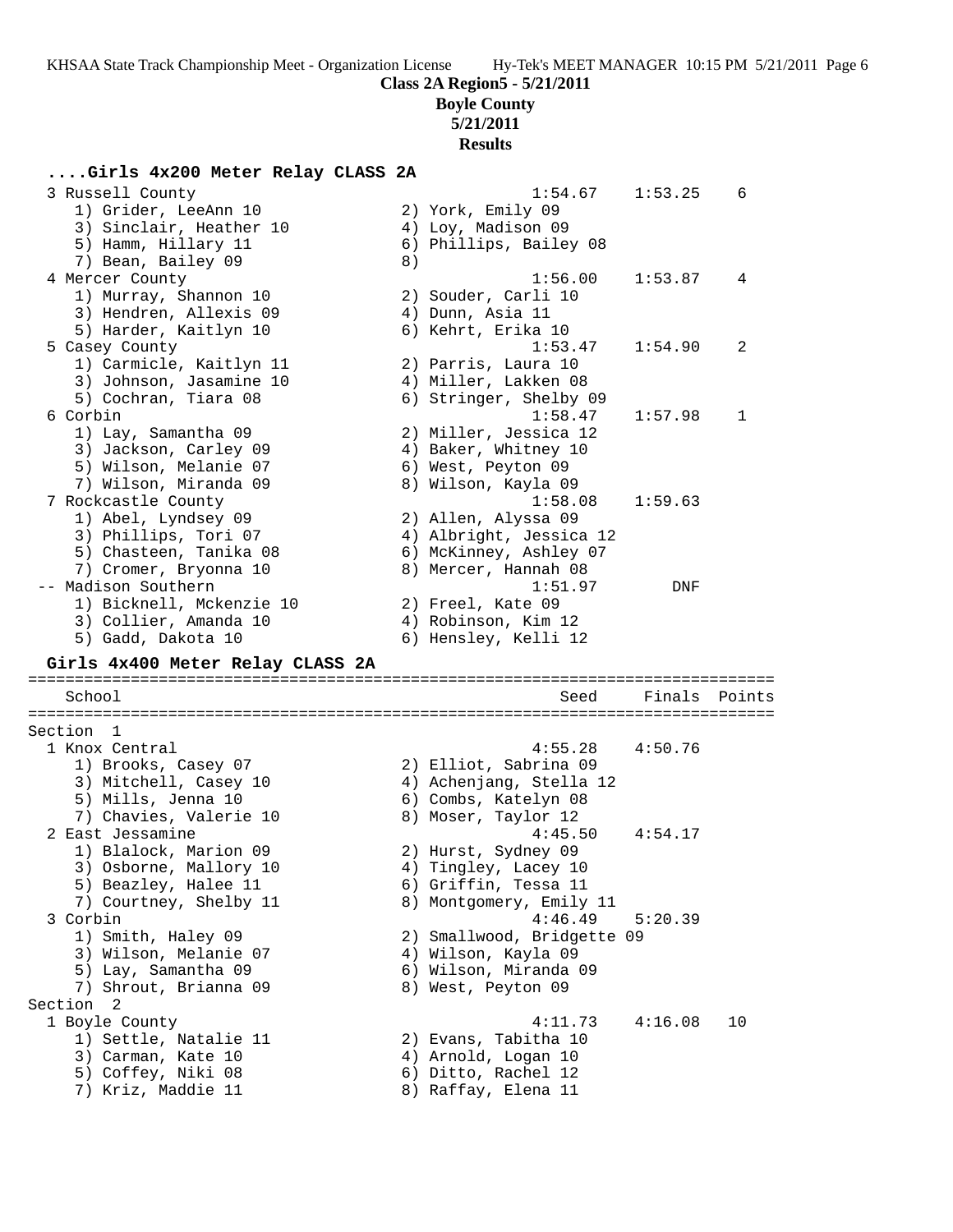### **Boyle County**

## **5/21/2011**

**Results**

### **....Girls 4x400 Meter Relay CLASS 2A**

| 2 Mercer County                  |    | 4:34.58                 | 4:25.69  | 8      |
|----------------------------------|----|-------------------------|----------|--------|
| 1) Murray, Shannon 10            |    | 2) Souder, Carli 10     |          |        |
| 3) Kehrt, Erika 10               |    | 4) Hendren, Allexis 09  |          |        |
| 5) Dunn, Asia 11                 |    | 6) Mollett, Anna 08     |          |        |
| 7) Harder, Kaitlyn 10            |    | 8) Gray, Tori 10        |          |        |
| 3 Madison Southern               |    | 4:26.00                 | 4:27.22  | 6      |
| 1) Wallace, Rachel 11            |    | 2) Robinson, Kim 12     |          |        |
| 3) Hensley, Kelli 12             |    | 4) Farmer, Lori 10      |          |        |
| 5) Scribano, Jessica 09          | 6) |                         |          |        |
| 4 Russell County                 |    | 4:29.63                 | 4:31.15  | 4      |
| 1) Grider, LeeAnn 10             |    | 2) York, Emily 09       |          |        |
| 3) Phillips, Bailey 08           |    | 4) Loy, Madison 09      |          |        |
| 5) Sinclair, Heather 10          |    | 6) Bean, Gabby 07       |          |        |
| 7) Bean, Bailey 09               | 8) |                         |          |        |
| 5 Rockcastle County              |    | 4:31.20                 | 4:34.63  | 2      |
| 1) Albright, Jessica 12          |    | 2) Chasteen, Tanika 08  |          |        |
| 3) Cromer, Bryonna 10            |    | 4) Cox, Alyssa 08       |          |        |
| 5) Abel, Lyndsey 09              |    | 6) McKinney, Ashley 07  |          |        |
| 7) Mercer, Hannah 08             |    | 8) Hunter, Michaela 10  |          |        |
| 6 West Jessamine                 |    | 4:23.15                 | 4:46.32  | 1      |
| 1) Dickens, Alyssa 10            |    | 2) Lyon, Allison 09     |          |        |
| 3) Redmon, Sarah 10              |    | 4) Wiggins, Abby 10     |          |        |
| 5) Wiggins, Emma 08              |    | 6) Sayre, Mackenzie 11  |          |        |
| 7) Wiggins, Sarah 08             |    | 8) Brewster, Kailey 09  |          |        |
| 7 Casey County                   |    | 4:35.63                 | 4:51.12  |        |
| 1) Miller, Lakken 08             |    | 2) Carmicle, Kaitlyn 11 |          |        |
| 3) Cochran, Tiara 08             |    | 4) Parris, Laura 10     |          |        |
| 5) Buis, Aubrey 10               |    | 6) Stringer, Shelby 09  |          |        |
| 7) Johnson, Jasamine 10          | 8) |                         |          |        |
| 8 Bell County                    |    | 4:41.00                 | 4:56.65  |        |
| 1) Jarvis, Katie 08              |    | 2) Mason, Kaite 08      |          |        |
| 3) Robbins, Morgan 10            |    | 4) Robbins, Paige 10    |          |        |
| 5) Brown, Kelly 09               |    | 6) Johnson, Katrina 07  |          |        |
| 7) Collins, Brittany 11          | 8) |                         |          |        |
| Girls 4x800 Meter Relay CLASS 2A |    |                         |          |        |
|                                  |    |                         |          |        |
| School                           |    | Seed                    | Finals   | Points |
| Section 1                        |    |                         |          |        |
| 1 Boyle County                   |    | 10:04.41                | 10:15.27 | 10     |
| 1) Arnold, Logan 10              |    | 2) Raffay, Elena 11     |          |        |
| 3) Coffey, Niki 08               |    | 4) Ditto, Rachel 12     |          |        |
| 5) Kriz, Maddie 11               |    | 6) Evans, Tabitha 10    |          |        |
| 2 Rockcastle County              |    | 10:35.14                | 10:35.09 | 8      |
| 1) Albright, Jessica 12          |    | 2) Cain, Rachel 08      |          |        |
| 3) Cox, Alyssa 08                |    | 4) Cromer, Bryonna 10   |          |        |
| 5) Davis, Rachael 07             |    | 6) McKinney, Ashley 07  |          |        |
|                                  |    |                         |          |        |

- 7) Patel, Rakhi 08 8) Phillips, Tori 07
- 3 East Jessamine 11:02.39 10:45.06 6
- 1) Henderson, Rebekah 11 2) Beazley, Halee 11
- 3) Montgomery, Emily 11 4) Courtney, Shelby 11
- 5) Griffin, Tessa 11 6) Osborne, Mallory 10
	-
- 7) Tingley, Lacey 10 8) Bondurant, Tayla 09
	-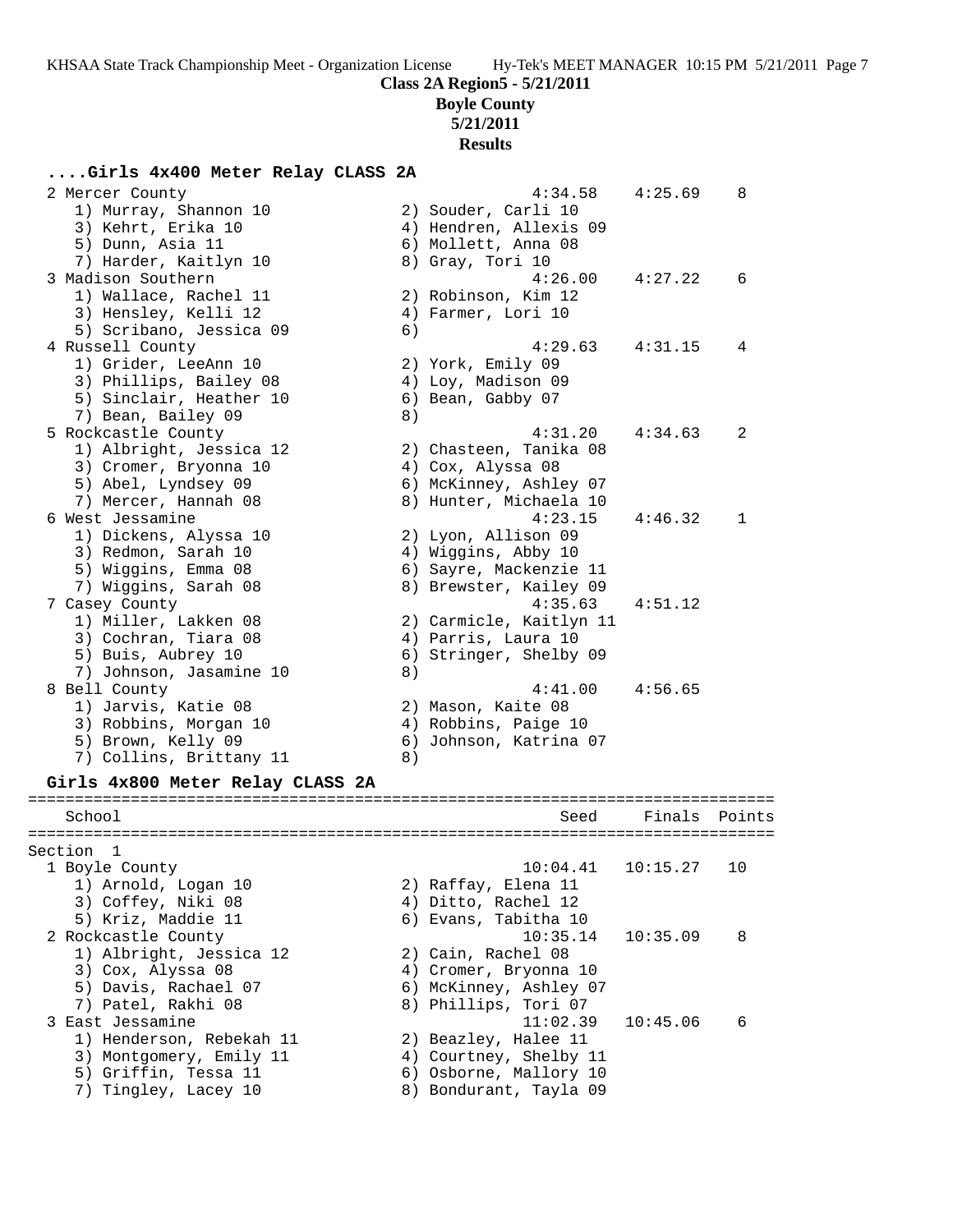# **Boyle County**

**5/21/2011**

**Results**

## **....Girls 4x800 Meter Relay CLASS 2A**

| 4 Madison Southern        |    | 11:24.80<br>10:49.82     | $\overline{4}$ |  |
|---------------------------|----|--------------------------|----------------|--|
| 1) Christensen, Kayla 12  |    | 2) Farmer, Lori 10       |                |  |
| 3) Johnson, Taylor 10     |    | 4) Wallace, Rachel 11    |                |  |
| 5) Hied, Emma 10          |    | 6) Barger, Riley 09      |                |  |
| 5 Mercer County           |    | 10:50.62<br>10:43.07     | 2              |  |
| 1) Murray, Shannon 10     |    | 2) Souder, Carli 10      |                |  |
| 3) Kehrt, Erika 10        |    | 4) Mollett, Anna 08      |                |  |
| 5) Gray, Tori 10          |    | 6) Harder, Kaitlyn 10    |                |  |
| 7) Teets, Cora 07         | 8) |                          |                |  |
| 6 West Jessamine          |    | 11:20.50<br>11:11.14     | 1              |  |
| 1) Brewster, Kailey 09    |    | 2) Merida, Presley 12    |                |  |
| 3) Sayre, Mackenzie 11    |    | 4) Land, Sara Jane 09    |                |  |
| 5) Lyon, Allison 09       |    | 6) Baxter, Emma 10       |                |  |
| 7) Stryker, Annika 12     |    | 8) Redmon, Sarah 10      |                |  |
| 7 Bell County             |    | 10:52.61<br>11:21.24     |                |  |
| 1) Brown, Kelly 09        |    | 2) Collins, Brittany 11  |                |  |
| 3) Jarvis, Katie 08       |    | 4) Mason, Kaite 08       |                |  |
| 5) Johnson, Katrina 07    |    | 6) Robbins, Paige 10     |                |  |
| 7) Robbins, Morgan 10     |    | 8) Collins, Katherine 08 |                |  |
| 8 Corbin                  |    | 11:29.50<br>11:44.48     |                |  |
| 1) Wilson, Miranda 09     |    | 2) Smith, Haley 09       |                |  |
| 3) Wilson, Kayla 09       | 4) | Smallwood, Bridgette 09  |                |  |
| 5) Freeman, Sydney 11     |    | 6) Shrout, Brianna 09    |                |  |
| 7) Telecka, Anita 12      |    | 8) Smith, Allison 09     |                |  |
| 9 Knox Central            |    | 11:29.00<br>11:44.72     |                |  |
| 1) Bingham, JoBeth 10     |    | 2) Brooks, Casey 07      |                |  |
| 3) Mills, Jenna 10        |    | 4) Elliot, Sabrina 09    |                |  |
| 5) Chavies, Valerie 10    |    | 6) Patterson, Megan 07   |                |  |
| 7) Achenjang, Stella 12   |    | 8) Hatfield, Brittney 10 |                |  |
| 10 Russell County         |    | 11:37.05<br>11:44.85     |                |  |
| 1) York, Emily 09         |    | 2) Walters, Danielle 09  |                |  |
| 3) Blankenship, Maddie 09 |    | 4) Bean, Gabby 07        |                |  |

### **Boys 100 Meter Dash CLASS 2A**

| Name              | Year School          | Seed        | Finals Points |    |
|-------------------|----------------------|-------------|---------------|----|
| 1 Johnson, Devon  | 12 Madison Southern  | 12.70       | 11.96         |    |
| 2 Saylor, Jeffrey | 10 Bell County       | 12.73       | 12.73         |    |
| 3 Slone, Justin   | 12 Casey County      | 12.81       | 12.88         |    |
| 4 Botner, Seth    | 10 Corbin            | 13.02 12.98 |               |    |
| 5 Jones, Brandon  | 09 Rockcastle County | 12.77 13.19 |               |    |
| 6 Wynn, Alex      | 12 Corbin            | 13.59       | 13.54         |    |
| Section 2         |                      |             |               |    |
| 1 Roberts, Ryan   | 11 Estill County     | 11.70       | 11.65         | 6  |
| 2 Maddux, Wes     | 11 West Jessamine    | 11.85       | 11.81         |    |
| 3 Hall, Lloyd     | 11 Boyle County      | 11.81       | 11.93         |    |
| 4 Mize, Logan     | 11 Estill County     | 11.70       | 12.08         |    |
| 5 Day, Cameron    | 12 Boyle County      | 12.45       | 12.43         |    |
| 6 Warren, Marcus  | 09 Mercer County     | 12.64       | 12.87         |    |
| 7 Roy, Justin     | 12 Russell County    | 12.09       | 13.00         |    |
| Section 3         |                      |             |               |    |
| 1 Maina, Alex     | 12 East Jessamine    | 11.33       | 11.50         | 10 |
| 2 Thomas, Cameron | 11 East Jessamine    | 11.20       | 11.61         | 8  |
|                   |                      |             |               |    |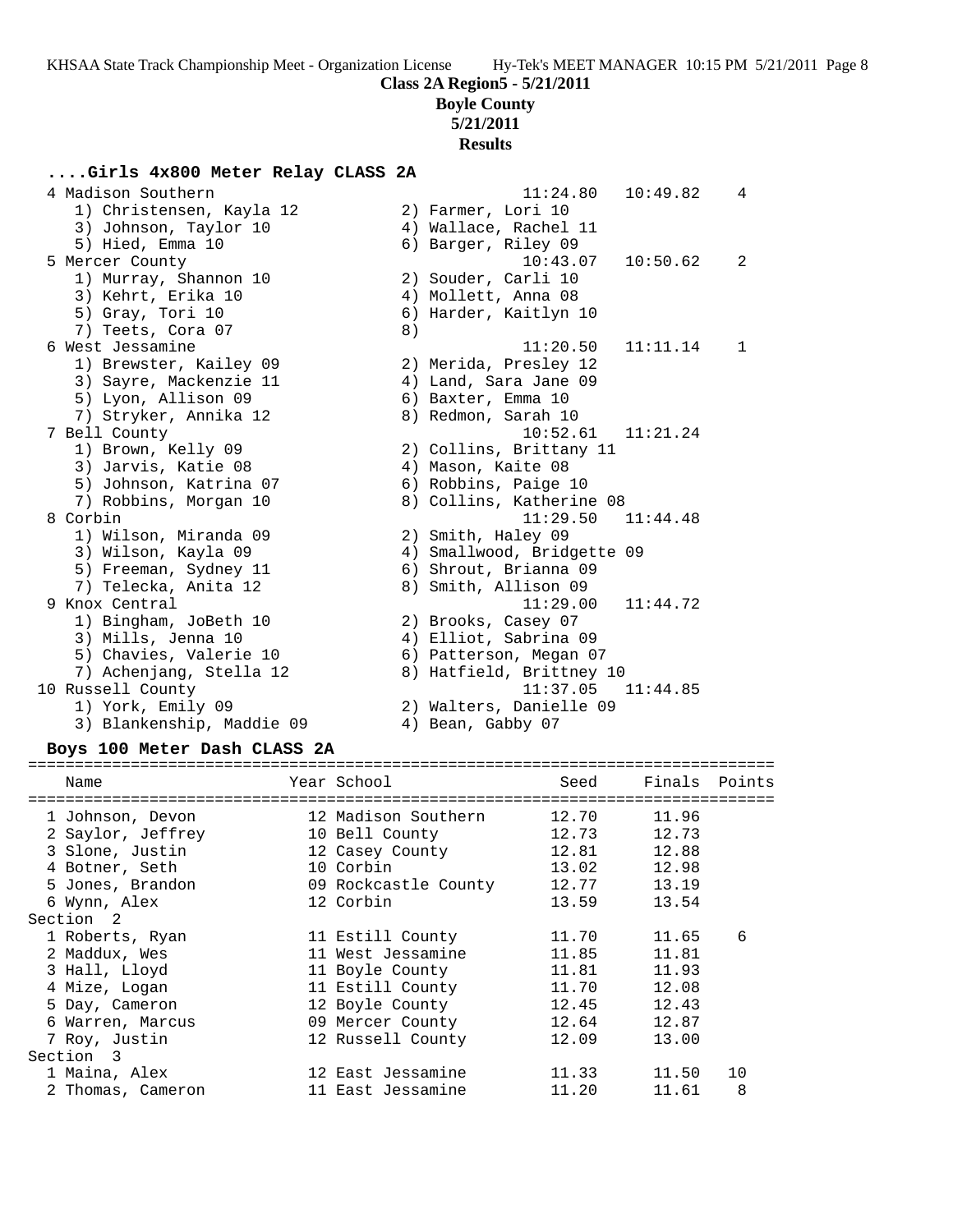**Class 2A Region5 - 5/21/2011**

**Boyle County**

**5/21/2011**

**Results**

| Boys 100 Meter Dash CLASS 2A |                      |         |               |                |
|------------------------------|----------------------|---------|---------------|----------------|
| 3 Schmitt, Spencer           | 10 Madison Southern  | 11.50   | 11.65         | 4              |
| 4 Lee, Joe                   | 12 Casey County      | 11.44   | 11.72         | 2              |
| 5 Johnson, James             | 10 Mercer County     | 11.64   | 11.74         | $\mathbf{1}$   |
| 6 Fletcher, Evan             | 09 Russell County    | 11.53   | 11.78         |                |
| 7 Evans, Devin               | 11 Knox Central      | 11.29   | 11.89         |                |
| 8 Canady, Jeff               | 10 Knox Central      | 11.60   | 12.19         |                |
| Boys 200 Meter Dash CLASS 2A |                      |         |               |                |
|                              |                      |         |               |                |
| Name                         | Year School          | Seed    | Finals Points |                |
|                              |                      |         |               |                |
| Section 1                    |                      |         |               |                |
| 1 Bartleson, Deron           | 08 Mercer County     | 24.84   | 24.98         |                |
| 2 Slone, Justin              | 12 Casey County      | 27.02   | 27.02         |                |
| 3 Jones, Brandon             | 09 Rockcastle County | 27.13   | 27.48         |                |
| 4 Wynn, Alex                 | 12 Corbin            | 28.69   | 28.39         |                |
| Section 2                    |                      |         |               |                |
| 1 Cruttenden, Matt           | 12 Boyle County      | 24.15   | 24.09         |                |
| 2 Bailey, Jeremy             | 09 Madison Southern  | 24.04   | 24.38         |                |
| 3 Merida, Anthony            | 12 Knox Central      | 24.80   | 24.55         |                |
| 4 Bickelman, Josh            | 10 West Jessamine    | 24.60   | 25.03         |                |
| 5 Roberts, Ryan              | 11 Estill County     | 24.60   | 25.04         |                |
| 6 Arvin, Ashton              | 10 Rockcastle County | 24.70   | 25.22         |                |
| -- Ford, Kobe                | 07 West Jessamine    | 23.94   | FS            |                |
| Section 3                    |                      |         |               |                |
| 1 Burrus, Isaiah             | 11 Mercer County     | 22.41   | 22.49         | 10             |
| 2 Maina, Alex                | 12 East Jessamine    | 23.24   | 23.00         | 8              |
| 3 Johnson, Cameron           | 11 East Jessamine    | 23.61   | 23.29         | $\epsilon$     |
| 4 Britt, Nick                | 10 Russell County    | 23.79   | 23.33         | $\overline{4}$ |
| 5 Lee, Joe                   | 12 Casey County      | 23.67   | 23.41         | $\sqrt{2}$     |
| 6 Lyverse, Mason             | 12 Boyle County      | 23.35   | 23.47         | $\mathbf{1}$   |
| 7 Schmitt, Spencer           | 10 Madison Southern  | 23.81   | 24.16         |                |
| 8 Henderson, Scotty          | 12 Bell County       | 23.91   | 25.19         |                |
| Boys 400 Meter Dash CLASS 2A |                      |         |               |                |
|                              |                      |         |               |                |
| Name                         | Year School          | Seed    | Finals Points |                |
| Section 2                    |                      |         |               |                |
| 1 Webb, Phillip              | 09 Estill County     | 57.00   | 56.06         | 1              |
| 2 Harper, Tyler              | 09 Rockcastle County | 58.18   | 58.79         |                |
| 3 Snider, Jeff               | 12 Boyle County      | 59.97   | 59.67         |                |
| 4 Adams, Josh                | 09 Knox Central      | 59.21   | 1:01.19       |                |
| 5 Manning, Matthew           | 11 Corbin            | 58.25   | 1:04.62       |                |
| 6 Childers, Connor           | 11 Estill County     | 1:05.80 | 1:05.17       |                |
| 7 Stratton, Kenny            | 10 Casey County      | 1:08.04 | 1:07.51       |                |
| Section 3                    |                      |         |               |                |
| 1 Burrus, Isaiah             | 11 Mercer County     | 49.80   | 50.87         | 10             |
| 2 Knight, Will               | 11 West Jessamine    | 51.57   | 51.18         | 8              |
| 3 Lee, Joe                   | 12 Casey County      | 52.58   | 53.20         | 6              |
| 4 Arvin, Ashton              | 10 Rockcastle County | 55.13   | 54.59         | 4              |
| 5 Preston, Timothy           | 12 West Jessamine    | 54.66   | 54.91         | 2              |
| 6 Rothermel, Michael         | 10 Madison Southern  | 54.80   | 56.11         |                |
| 7 Keebortz, Blake            | 11 Mercer County     | 54.64   | 58.57         |                |
|                              |                      |         |               |                |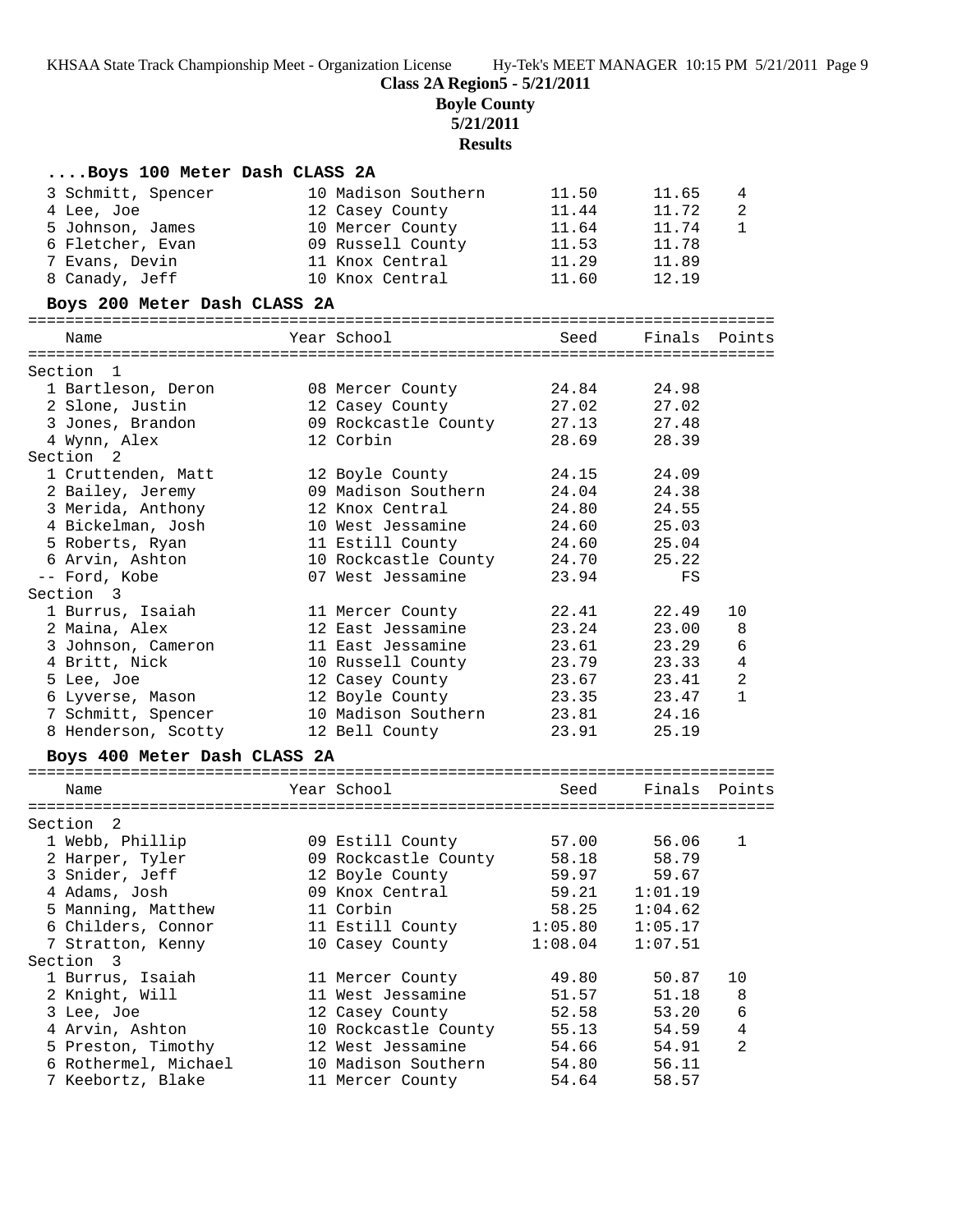| KHSAA State Track Championship Meet - Organization License | Hy-Tek's MEET MANAGER 10:15 PM 5/21/2011 Page 10 |
|------------------------------------------------------------|--------------------------------------------------|
|------------------------------------------------------------|--------------------------------------------------|

## **Boyle County**

**5/21/2011**

**Results**

| Boys 400 Meter Dash CLASS 2A |                              |                       |               |                |
|------------------------------|------------------------------|-----------------------|---------------|----------------|
| 8 Woodward, John             | 09 East Jessamine            | 57.00                 | 58.93         |                |
| Boys 800 Meter Run CLASS 2A  |                              |                       |               |                |
|                              |                              |                       |               |                |
| Name                         | Year School                  | Seed                  | Finals Points |                |
| Section<br>1                 |                              |                       |               |                |
| 1 Souder, Landon             | 10 Mercer County             | 2:06.50               | 2:02.59       | 10             |
| 2 Hall, Matt                 | 11 East Jessamine            | 2:04.70               | 2:04.21       | 8              |
| 3 Durbin, Joseph             | 11 West Jessamine            | 2:03.56               | 2:05.53       | 6              |
| 4 Poynter, Justin            | 12 Rockcastle County 2:04.62 |                       | 2:06.94       | 4              |
| 5 Rudd, Zach                 | 12 Boyle County              | 2:05.88               | 2:07.36       | $\overline{a}$ |
| 6 Stone, Owen                | 12 Boyle County              | 2:10.46               | 2:08.08       | $\mathbf{1}$   |
| 7 Robertson, Trevor          | 09 Russell County            | 2:08.23               | 2:09.86       |                |
| 8 Collins, Cody              | 11 East Jessamine            | 2:04.34               | 2:09.95       |                |
| 9 Smith, Anthony             | 10 Mercer County             | 2:10.05               | 2:10.19       |                |
| 10 Mitchell, Caleb           | 12 Knox Central              | 2:11.00               | 2:12.90       |                |
| 11 Neyman, Forrest           | 11 West Jessamine            | 2:14.20               | 2:18.29       |                |
|                              | 12 Knox Central              |                       |               |                |
| 12 Clark, Jerry              |                              | 2:09.00               | 2:20.29       |                |
| 13 Sparks, Johnny            | 12 Madison Southern          | 2:18.90               | 2:20.36       |                |
| 14 Brimmer, Richard          | 10 Bell County               | 2:20.56               | 2:24.05       |                |
| 15 Johnson, Lee              | 10 Garrard County            | 2:20.57               | 2:27.66       |                |
| 16 Walters, Tim              | 10 Madison Southern          | 2:19.40               | 2:33.12       |                |
| 17 Grimes, Jacob             | 09 Russell County            | 2:11.62               | 2:38.72       |                |
| 18 McClanahan, Austin        | 10 Estill County             | 2:41.99               | 2:58.89       |                |
| Boys 1600 Meter Run CLASS 2A |                              |                       |               |                |
| Name                         | Year School                  | Seed                  | Finals        | Points         |
|                              |                              |                       |               |                |
| 1 Brown, James               | 11 Bell County               | 4:27.93               | 4:37.05       | 10             |
| 2 Evans, Eric                | 12 Boyle County              | 4:40.12               | 4:39.25       | 8              |
| 3 Collins, Cody              | 11 East Jessamine            | 4:41.90               | 4:47.24       | 6              |
| 4 Qualls, Bryant             | 10 Mercer County             | 4:46.55               | 4:47.31       | $\overline{4}$ |
| 5 Carrick, Joseph            | 12 Madison Southern          | 4:55.80               | 4:58.46       | 2              |
| 6 Parks, Cody                | 11 East Jessamine            | 4:55.64               | 5:05.50       | $\mathbf{1}$   |
| 7 Tanner, Nathan             | 10 Bell County               | 4:48.78               | 5:13.86       |                |
| 8 Poynter, Justin            | 12 Rockcastle County 4:43.78 |                       | 5:18.08       |                |
| 9 Edwards, Devin             | 12 Knox Central              | 4:57.00               | 5:31.44       |                |
| 10 Anderson, Austin          | 08 Boyle County              | 5:27.30               | 5:38.12       |                |
| 11 Russell, Chris            | 10 Rockcastle County         | 5:42.51               | 5:53.11       |                |
| 12 Allen, Josh               | 11 Corbin                    | 5:45.93               | 6:03.27       |                |
| 13 Wagers, Cody              | 11 Madison Southern 5:42.30  |                       | 6:03.77       |                |
| 14 Howard, Wesley            | 10 Casey County              | 5:44.37               | 6:23.58       |                |
| 15 McClanahan, Austin        | 10 Estill County             | 7:22.00               | 6:44.60       |                |
| 16 Kelley, Ethan             | 12 Estill County             | 7:45.00               | 7:54.76       |                |
|                              |                              |                       |               |                |
|                              |                              |                       |               |                |
| Boys 3200 Meter Run CLASS 2A |                              |                       |               |                |
| Name                         | Year School                  | Seed                  | Finals        | Points         |
|                              |                              |                       |               |                |
| 1 Brown, James               | 11 Bell County               | $10:06.94$ $10:24.29$ |               | 10             |
| 2 Evans, Eric                | 12 Boyle County              | $10:18.47$ $10:30.79$ |               | 8              |
| 3 Carrick, Joseph            | 12 Madison Southern          | 10:44.11              | 10:54.54      | 6              |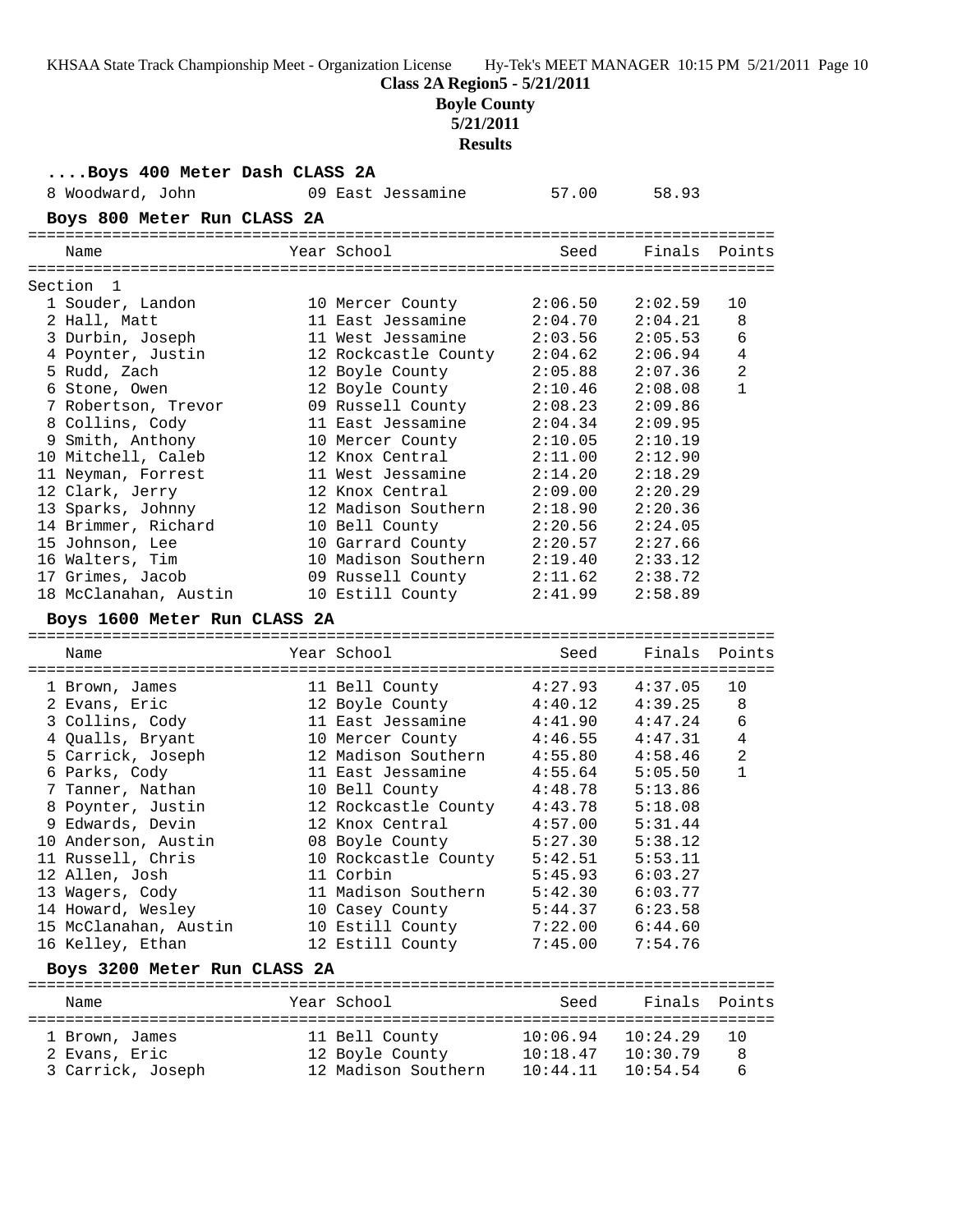**Class 2A Region5 - 5/21/2011**

**Boyle County**

**5/21/2011**

**Results**

### **....Boys 3200 Meter Run CLASS 2A**

| 4 Qualls, Bryant                | 10 Mercer County     | 10:42.19 | 11:10.65              | 4  |
|---------------------------------|----------------------|----------|-----------------------|----|
| 5 Parks, Cody                   | 11 East Jessamine    |          | $10:46.51$ $11:12.89$ | -2 |
| 6 Bol, Zac                      | 12 West Jessamine    | 10:46.49 | 11:26.61              | 1  |
| 7 Jameson, Taylor               | 10 Boyle County      |          | $10:43.67$ $11:35.64$ |    |
| 8 Tanner, Nathan                | 10 Bell County       | 10:42.20 | 11:40.45              |    |
| 9 Edwards, Devin                | 12 Knox Central      | 11:26.30 | 11:40.47              |    |
| 10 Russell, Chris               | 10 Rockcastle County | 12:04.53 | 12:22.74              |    |
| 11 Medrano, Luis                | 10 Russell County    | 12:02.90 | 12:58.11              |    |
| 12 Voigts, Daniel               | 11 West Jessamine    | 12:45.34 | 13:04.47              |    |
| 13 Robertson, Dakota            | 10 Corbin            | 13:34.18 | 14:05.11              |    |
| Boys 110 Meter Hurdles CLASS 2A |                      |          |                       |    |

### ================================================================================ Name The Year School Seed Finals Points

| 1 Hartlage, Wesley<br>2 Huber, Micah | 11 Boyle County<br>11 East Jessamine | 19.49<br>21.46 | 19.83<br>21.77 |                |
|--------------------------------------|--------------------------------------|----------------|----------------|----------------|
| Section <sub>2</sub>                 |                                      |                |                |                |
| 1 McDaniel, Caleb                    | 12 West Jessamine                    | 15.84          | 16.13          | 10             |
| 2 Miller, Aaron                      | 11 Mercer County                     | 16.24          | 16.39          | 8              |
| 3 Ellison, Jordan                    | 12 Casey County                      | 16.62          | 17.21          | 6              |
| 4 Evans, Devin                       | 11 Knox Central                      | 17.12          | 17.24          | 4              |
| 5 Ellis, Blake                       | 09 Russell County                    | 17.19          | 17.70          | $\overline{2}$ |
| 6 Dunn, Tyler                        | 11 Mercer County                     | 17.39          | 17.91          | $\mathbf{1}$   |
| 7 King, Bradley                      | 12 Casey County                      | 18.61          | 18.73          |                |
| 8 Johnson, Tyler                     | 10 Garrard County                    | 19.26          | 19.63          |                |
|                                      |                                      |                |                |                |

### **Boys 300 Meter Hurdles CLASS 2A**

| Name                            | Year School       | Seed  | Finals Points |                |
|---------------------------------|-------------------|-------|---------------|----------------|
|                                 |                   |       |               |                |
| Section 1                       |                   |       |               |                |
| 1 Morgan, Andy                  | 09 Boyle County   | 47.33 | 47.50         |                |
| 2 King, Bradley                 | 12 Casey County   | 48.07 | 48.09         |                |
| 3 Back, Brandon                 | 11 East Jessamine | 47.00 | 49.21         |                |
| 4 Adams, Justin                 | 09 Knox Central   |       | 50.22 51.38   |                |
| 5 Johnson, Tyler                | 10 Garrard County |       | 50.60 53.23   |                |
| Section 2                       |                   |       |               |                |
| 1 McDaniel, Caleb               | 12 West Jessamine | 43.34 | 42.54         | 10             |
| 2 Henderson, Scotty             | 12 Bell County    | 42.10 | 42.62         | 8              |
| 3 Ellis, Blake                  | 09 Russell County | 43.77 | 42.86         | 6              |
| 4 Miller, Aaron                 | 11 Mercer County  |       | 43.74 44.64   | 4              |
| 5 Dunn, Tyler                   | 11 Mercer County  | 44.24 | 45.32         | $\overline{a}$ |
| 6 Hartlage, Wesley              | 11 Boyle County   |       | 46.00 46.28   |                |
| 7 Smith, David                  | 11 West Jessamine | 46.64 | 46.73         |                |
| 8 Collett, Ben                  | 09 Bell County    | 46.88 | 50.28         |                |
| Boys 4x100 Meter Relay CLASS 2A |                   |       |               |                |
| School                          |                   | Seed  | Finals        | Points         |
|                                 |                   |       |               |                |
| Section<br>$\overline{1}$       |                   |       |               |                |
|                                 |                   |       |               |                |

# 1 Estill County 49.10 48.90

1) Mize, Logan 11 2) Roberts, Ryan 11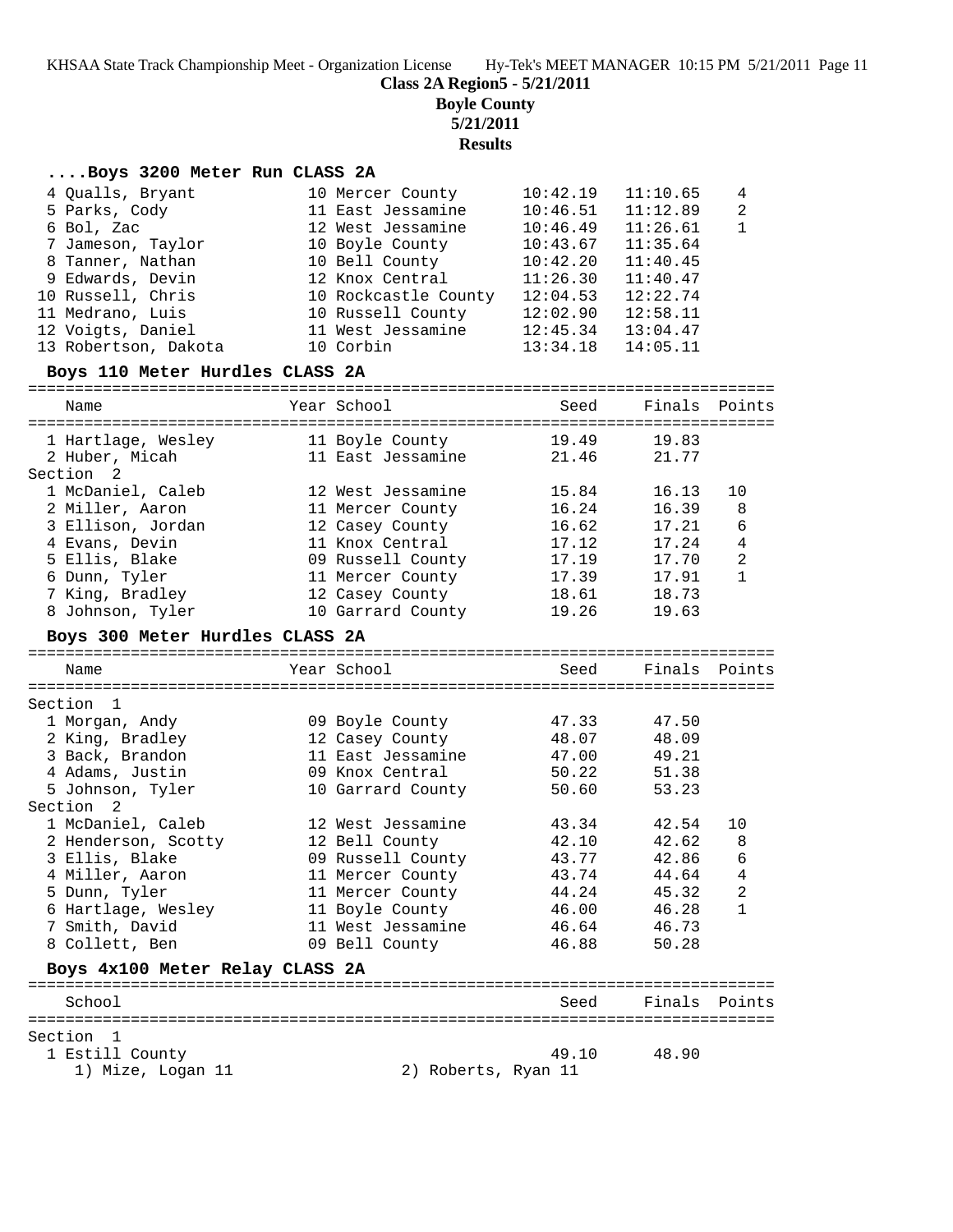**Class 2A Region5 - 5/21/2011**

**Boyle County**

**5/21/2011**

**Results**

# **....Boys 4x100 Meter Relay CLASS 2A**<br>3) Neal Dalton 09 4) Mebb Phillip 09

| 3) Neal, Dalton 09<br>5) Sparks, Daniel 10    | 6) | 4) Webb, Phillip 09                     |         |        |
|-----------------------------------------------|----|-----------------------------------------|---------|--------|
| 2 Corbin                                      |    | 52.53                                   | 53.41   |        |
| 1) Botner, Seth 10                            |    | 2) O'Hare, Cody 12                      |         |        |
| 3) Manning, Matthew 11                        |    | 4) Wynn, Alex 12                        |         |        |
| 5) Gregory, Tyler 07                          |    | 6) Logan, Whayne 10                     |         |        |
| 7) Hopper, Kenny 08                           |    | 8) Harp, Cody 10                        |         |        |
| Section 2                                     |    |                                         |         |        |
| 1 East Jessamine                              |    | 44.70                                   | 44.73   | 10     |
| 1) Thomas, Cameron 11                         |    | 2) Johnson, Cameron 11                  |         |        |
| 3) Russell, James 11                          |    | 4) Prewitt, David 11                    |         |        |
| 5) Cosby, Jacob 11                            |    | 6) Back, Brandon 11                     |         |        |
| 7) Hall, Matt 11                              |    | 8) Maina, Alex 12                       |         |        |
| 2 West Jessamine                              |    | 45.54                                   | 45.34   | 8      |
| 1) Ford, Kobe 07                              |    | 2) Daniel, Carson 10                    |         |        |
| 3) Darby, Ethan 12                            |    | 4) Maddux, Wes 11                       |         |        |
| 5) Knight, Will 11                            |    | 6) Tatum, Romando 11                    |         |        |
| 7) McDaniel, Caleb 12                         |    | 8) Bickelman, Josh 10                   |         |        |
| 3 Russell County                              |    | 46.31                                   | 46.16   | 6      |
| 1) Fletcher, Evan 09                          |    | 2) Roy, Justin 12                       |         |        |
| 3) Hammond, Jeron 12                          |    | 4) Britt, Nick 10                       |         |        |
| 5) Ellis, Blake 09                            |    | 6) Robertson, Trevor 09                 |         |        |
| 4 Mercer County                               |    | 45.44                                   | 46.25   | 4      |
| 1) Johnson, James 10                          |    | 2) Gammon, Matthew 10                   |         |        |
| 3) Dunn, Tyler 11                             |    | 4) Bartleson, Deron 08                  |         |        |
| 5) Keebortz, Blake 11                         |    | 6) Lewis, Darion 10                     |         |        |
| 7) Burrus, Isaiah 11                          |    | 8) Warren, Marcus 09<br>46.65           | 46.30   |        |
| 5 Boyle County                                |    |                                         |         | 2      |
| 1) Cruttenden, Matt 12<br>3) Short, Justin 12 |    | 2) Hall, Lloyd 11<br>4) Day, Cameron 12 |         |        |
| 5) Boeck-Stüven, Christian 12                 |    | 6) Lyverse, Mason 12                    |         |        |
| 6 Knox Central                                |    | 46.26                                   | 47.01   | 1      |
| 1) Canady, Jeff 10                            |    | 2) Merida, Anthony 12                   |         |        |
| 3) Gray, Chris 12                             |    | 4) Evans, Devin 11                      |         |        |
| 5) Merida, Alec 08                            | 6) |                                         |         |        |
| 7 Madison Southern                            |    | 46.70                                   | 47.02   |        |
| 1) Wagers, Chad 09                            |    | 2) Schmitt, Spencer 10                  |         |        |
| 3) Bailey, Jeremy 09                          |    | 4) Johnson, Devon 12                    |         |        |
| 5) Proctor, Wes 10                            | 6) |                                         |         |        |
| 8 Bell County                                 |    | 48.39                                   | 50.92   |        |
| 1) Collett, Ryan 10                           |    | 2) Saylor, Jeffrey 10                   |         |        |
| 3) Henderson, Scotty 12                       |    | 4) Collett, Ben 09                      |         |        |
| 5) Miller, Adam 10                            |    | 6) Brown, Damien 10                     |         |        |
| 7) Marsee, Brent 11                           |    | 8) Redmond, Aaron 10                    |         |        |
| Boys 4x200 Meter Relay CLASS 2A               |    |                                         |         |        |
|                                               |    |                                         |         |        |
| School                                        |    | Seed                                    | Finals  | Points |
| Section<br>1                                  |    |                                         |         |        |
| 1 Casey County                                |    | 1:46.08                                 | 1:47.35 |        |
| 1) Cleary, Hunter 11                          |    | 2) Lewallen, Cody 10                    |         |        |
| 3) Vaught, Zach 12                            |    | 4) King, Bradley 12                     |         |        |
| 5) Franklin, Aaron 12                         |    | 6) Slone, Justin 12                     |         |        |
|                                               |    |                                         |         |        |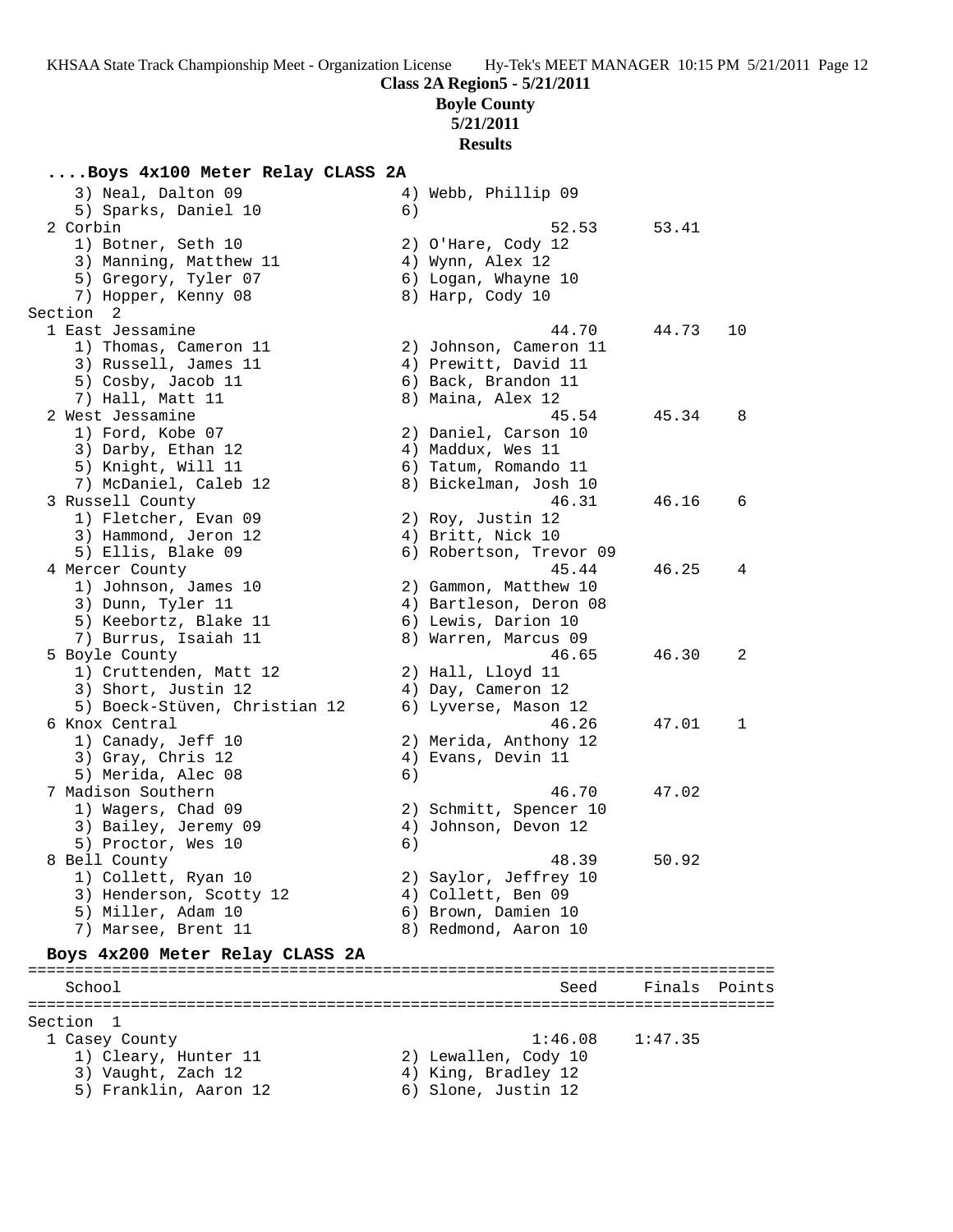### **Class 2A Region5 - 5/21/2011**

**Boyle County**

**5/21/2011**

### **Results**

### **....Boys 4x200 Meter Relay CLASS 2A**

| 7) Howard, Wesley 10                          |    | 8) Stratton, Kenny 10                      |         |        |
|-----------------------------------------------|----|--------------------------------------------|---------|--------|
| 2 Corbin                                      |    | 1:48.20                                    | 1:53.41 |        |
| 1) Botner, Seth 10                            |    | 2) O'Hare, Cody 12                         |         |        |
| 3) Wynn, Alex 12                              |    | 4) Manning, Matthew 11                     |         |        |
| 5) Wrinn, Chad 11                             |    | 6) Gregory, Tyler 07                       |         |        |
| 7) Logan, Whayne 10                           |    | 8) Harp, Cody 10                           |         |        |
| Section 2                                     |    |                                            |         |        |
| 1 East Jessamine                              |    | 1:33.00                                    | 1:32.78 | 10     |
| 1) Thomas, Cameron 11<br>3) Maina, Alex 12    |    | 2) Johnson, Cameron 11                     |         |        |
|                                               |    | 4) Prewitt, David 11                       |         |        |
| 5) Cosby, Jacob 11                            |    | 6) Russell, James 11                       |         |        |
| 7) Back, Brandon 11<br>2 West Jessamine       |    | 8) Laugenburger, Robbie 11<br>1:34.60      |         | 8      |
| 1) Darby, Ethan 12                            |    | 2) Ford, Kobe 07                           | 1:33.54 |        |
|                                               |    |                                            |         |        |
| 3) Daniel, Carson 10<br>5) Bickelman, Josh 10 |    | 4) Knight, Will 11<br>6) Maddux, Wes 11    |         |        |
| 7) Tatum, Romando 11                          |    | 8) Stidam, Tate 12                         |         |        |
| 3 Russell County                              |    | 1:35.98                                    | 1:35.06 | 6      |
| 1) Fletcher, Evan 09                          |    |                                            |         |        |
| 3) Ellis, Blake 09                            |    | 2) Hammond, Jeron 12<br>4) Britt, Nick 10  |         |        |
| 5) Robertson, Trevor 09                       | 6) |                                            |         |        |
| 4 Boyle County                                |    | 1:34.81                                    | 1:35.33 | 4      |
| 1) Cruttenden, Matt 12                        |    | 2) Boeck-Stüven, Christian 12              |         |        |
| 3) Hall, Lloyd 11                             |    |                                            |         |        |
| 5) Short, Justin 12                           |    | 4) Lyverse, Mason 12<br>6) Snider, Jeff 12 |         |        |
| 7) Hartlage, Wesley 11                        | 8) |                                            |         |        |
| 5 Mercer County                               |    | 1:34.20                                    | 1:36.07 | 2      |
| 1) Johnson, James 10                          |    | 2) Gammon, Matthew 10                      |         |        |
| 3) Souder, Landon 10                          |    | 4) Bartleson, Deron 08                     |         |        |
| 5) Warren, Marcus 09                          |    | 6) Keebortz, Blake 11                      |         |        |
| 7) Dunn, Tyler 11                             |    | 8) Burrus, Isaiah 11                       |         |        |
| 6 Madison Southern                            |    | 1:34.74                                    | 1:37.09 | 1      |
| 1) Bailey, Jeremy 09                          |    | 2) Johnson, Devon 12                       |         |        |
| 3) Schmitt, Spencer 10                        |    | 4) Wagers, Chad 09                         |         |        |
| 5) Proctor, Wes 10                            | 6) |                                            |         |        |
| 7 Knox Central                                |    | 1:36.61                                    | 1:38.52 |        |
| 1) Canady, Jeff 10                            |    | 2) Gray, Chris 12                          |         |        |
| 3) Merida, Anthony 12                         |    | 4) Evans, Devin 11                         |         |        |
| 5) Merida, Alec 08                            | 6) |                                            |         |        |
| 8 Estill County                               |    | 1:44.60                                    | 1:43.13 |        |
| 1) Mize, Logan 11                             |    | 2) Roberts, Ryan 11                        |         |        |
| 3) Neal, Dalton 09                            |    | 4) Webb, Phillip 09                        |         |        |
| Boys 4x400 Meter Relay CLASS 2A               |    |                                            |         |        |
|                                               |    |                                            |         |        |
| School                                        |    | Seed                                       | Finals  | Points |
| 1 Mercer County                               |    | 3:40.20                                    | 3:34.77 | 10     |
| 1) Gammon, Matthew 10                         |    | 2) Souder, Landon 10                       |         |        |
| 3) Smith, Anthony 10                          |    | 4) Burrus, Isaiah 11                       |         |        |
| 5) Keebortz, Blake 11                         |    | 6) Bartleson, Deron 08                     |         |        |
| 7) Dunn, Tyler 11                             |    | 8) Johnson, James 10                       |         |        |
| 2 West Jessamine                              |    | 3:34.39                                    | 3:36.11 | 8      |
| 1) Knight, Will 11                            |    | 2) Daniel, Carson 10                       |         |        |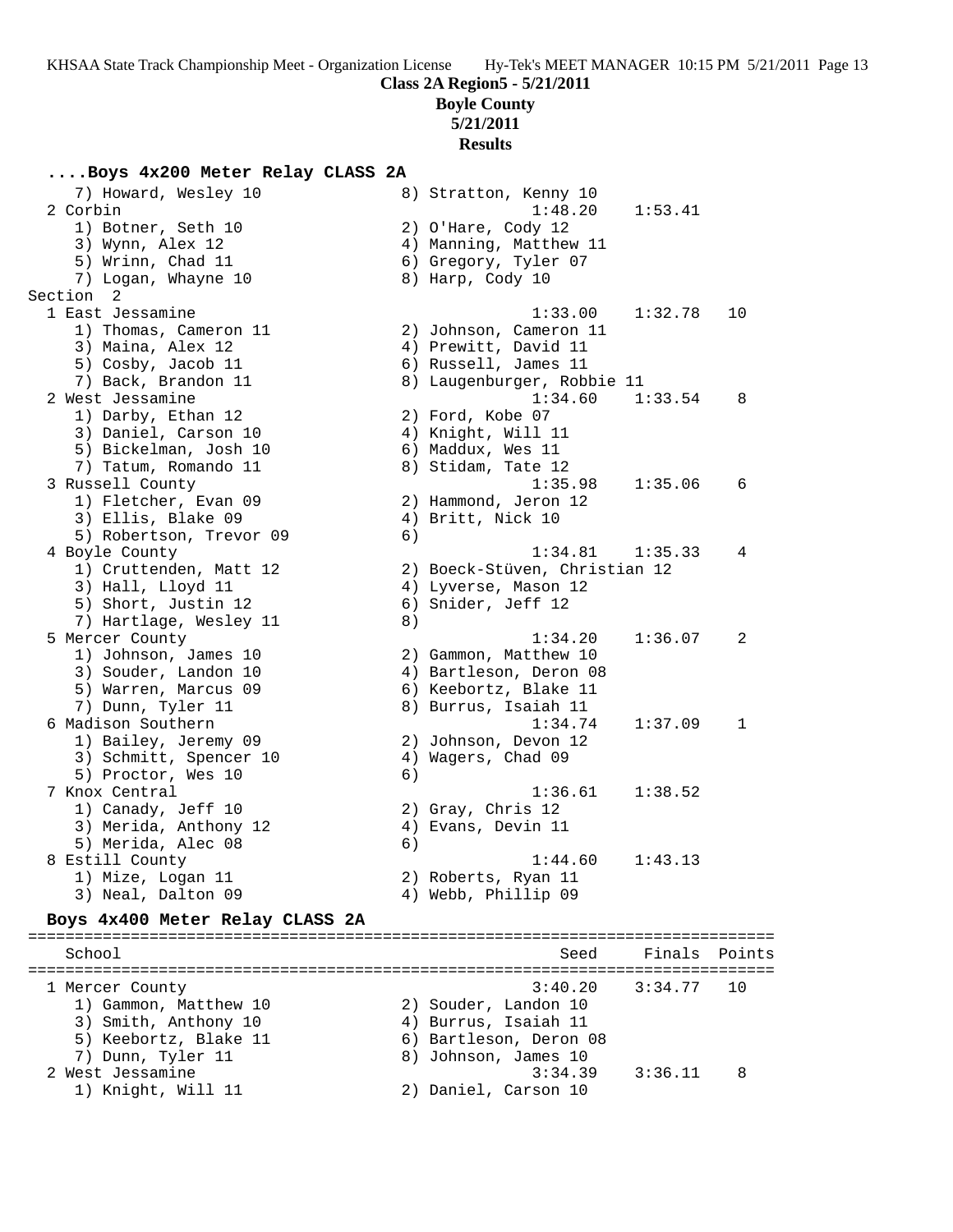# **Class 2A Region5 - 5/21/2011**

# **Boyle County**

# **5/21/2011**

# **Results**

## **....Boys 4x400 Meter Relay CLASS 2A**

| 3) Darby, Ethan 12<br>5) Durbin, Joseph 11 |    | 4) Preston, Timothy 12<br>6) Maddux, Wes 11 |         |        |
|--------------------------------------------|----|---------------------------------------------|---------|--------|
| 7) Stidam, Tate 12                         |    | 8) Bickelman, Josh 10                       |         |        |
| 3 Boyle County                             |    | 3:34.24                                     | 3:39.03 | 6      |
| 1) Hall, Lloyd 11                          |    | 2) Short, Justin 12                         |         |        |
| 3) Rudd, Zach 12                           |    | 4) Lyverse, Mason 12                        |         |        |
| 5) Evans, Eric 12                          |    | 6) Stone, Owen 12                           |         |        |
| 7) Boeck-Stüven, Christian 12              |    | 8) Snider, Jeff 12                          |         |        |
| 4 East Jessamine                           |    | 3:37.00                                     | 3:39.26 | 4      |
| 1) Collins, Cody 11                        |    | 2) Maina, Alex 12                           |         |        |
| 3) Back, Brandon 11                        |    | 4) Hall, Matt 11                            |         |        |
| 5) Prewitt, David 11                       |    | 6) Laugenburger, Robbie 11                  |         |        |
| 7) Woodward, John 09                       |    | 8) Thomas, Cameron 11                       |         |        |
| 5 Russell County                           |    | 3:42.61                                     | 3:47.66 | 2      |
| 1) Robertson, Trevor 09                    |    | 2) Hammond, Jeron 12                        |         |        |
| 3) Fletcher, Evan 09                       |    | 4) Ellis, Blake 09                          |         |        |
| 5) Britt, Nick 10                          | 6) |                                             |         |        |
| 6 Knox Central                             |    | 3:47.00                                     | 3:59.02 | 1      |
| 1) Clark, Jerry 12                         |    | 2) Edwards, Devin 12                        |         |        |
| 3) Gray, Chris 12                          |    | 4) Mitchell, Caleb 12                       |         |        |
| 5) Logan, Patrick 11                       | 6) |                                             |         |        |
| 7 Casey County                             |    | 4:16.75                                     | 4:15.67 |        |
| 1) Cleary, Hunter 11                       |    | 2) Lewallen, Cody 10                        |         |        |
| 3) Vaught, Zach 12                         |    | 4) King, Bradley 12                         |         |        |
| 5) Franklin, Aaron 12                      |    | 6) Stratton, Kenny 10                       |         |        |
| 7) Howard, Wesley 10                       | 8) |                                             |         |        |
|                                            |    |                                             |         |        |
| Boys 4x800 Meter Relay CLASS 2A            |    |                                             |         |        |
| School                                     |    | Seed                                        | Finals  | Points |
|                                            |    |                                             |         |        |
| Section 1                                  |    |                                             |         | 10     |
| 1 Mercer County                            |    | 8:31.09                                     | 8:17.04 |        |
| 1) Burrus, Isaiah 11                       |    | 2) Gammon, Matthew 10                       |         |        |
| 3) Smith, Anthony 10                       |    | 4) Souder, Landon 10                        |         |        |
| 5) Tyler, Dean 09<br>7) Johnson, Jacob 12  |    | 6) Qualls, Bryant 10                        |         |        |
| 2 Boyle County                             |    | 8) Sims, Hunter 09<br>8:28.18               | 8:27.72 | 8      |
|                                            |    |                                             |         |        |
| 1) Evans, Eric 12                          |    | 2) Jameson, Taylor 10                       |         |        |
| 3) Stone, Owen 12                          |    | 4) Rudd, Zach 12                            |         |        |
| 5) Snider, Jeff 12                         |    | 6) Cruttenden, Matt 12                      |         | 6      |
| 3 East Jessamine                           |    | 8:32.50                                     | 8:35.55 |        |
| 1) Collins, Cody 11                        |    | 2) Back, Brandon 11                         |         |        |
| 3) Parks, Cody 11                          |    | 4) Hall, Matt 11                            |         |        |
| 5) Laugenburger, Robbie 11                 |    | 6) Maina, Alex 12                           |         |        |
| 7) Goettl, Drew 10<br>4 West Jessamine     |    | 8) Prewitt, David 11                        | 8:37.59 | 4      |
|                                            |    | 8:40.80                                     |         |        |
| 1) Durbin, Joseph 11                       |    | 2) Bandy, Jack 10                           |         |        |
| 3) Preston, Timothy 12                     |    | 4) Smith, David 11                          |         |        |
| 5) Neyman, Forrest 11                      |    | 6) Maddux, Wes 11                           |         |        |
| 7) Stidam, Tate 12<br>5 Knox Central       |    | 8) Kellogg, Jonathon 12                     | 8:59.63 | 2      |
|                                            |    | 8:56.00                                     |         |        |
| 1) Edwards, Devin 12<br>3) Gray, Chris 12  |    | 2) Mitchell, Caleb 12<br>4) Clark, Jerry 12 |         |        |